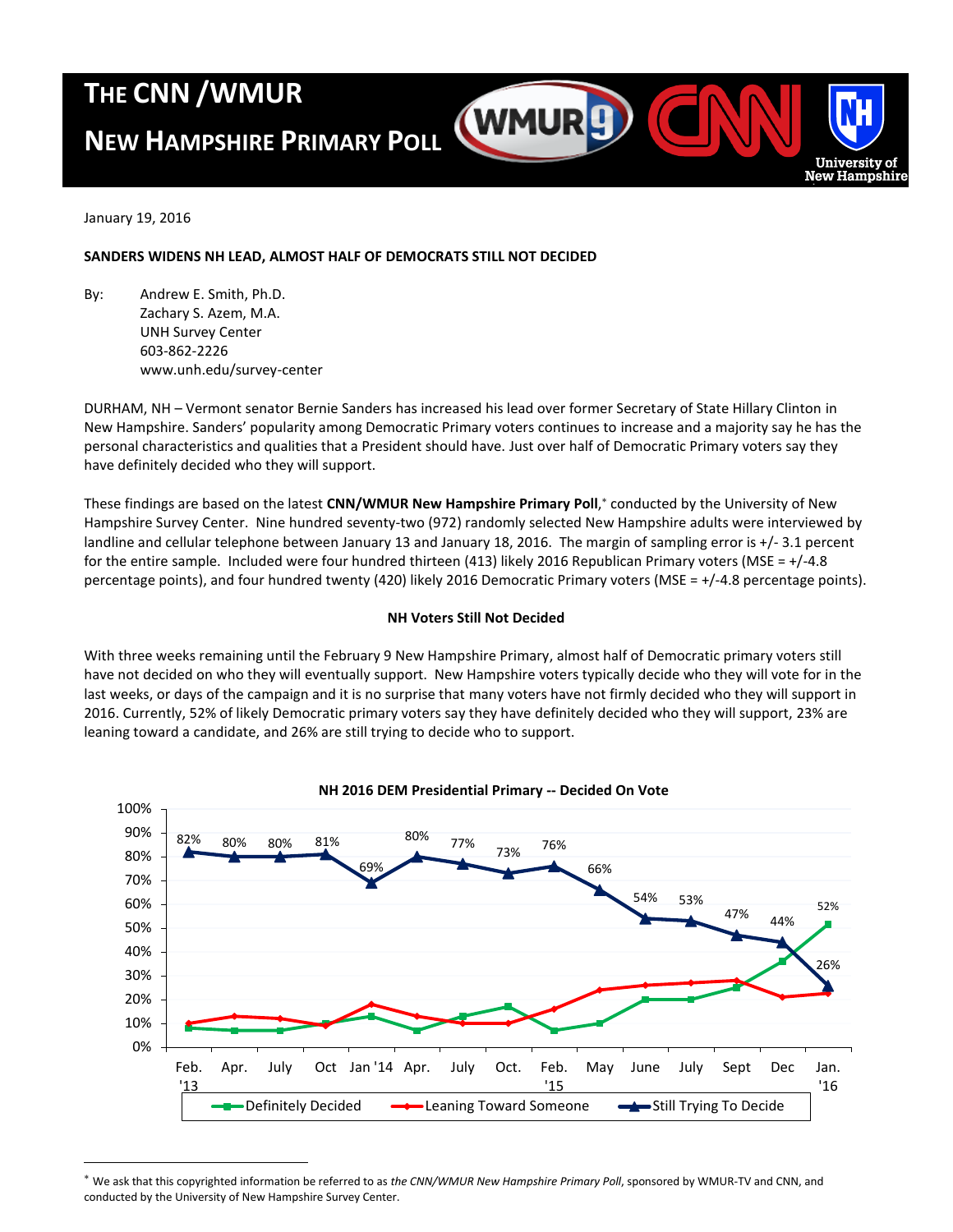Currently, 48% of likely Democratic primary voters say they are extremely interested in the election, 37% are very interested, 13% are somewhat interested and 2% are not very interested. Interest is actually greater then at this point in the 2008 primary cycle when 44% of Democrats said they were extremely interested in the election, 41% were very interested and 15% were somewhat or not very interested.

Interest in the Democratic Primary has increased in the past month and undeclared voters, often erroneously referred to as "independents", are more likely to say they plan to vote in the Democratic primary for the first time in the 2016 cycle. Currently, 48% of undeclared voters say they plan to vote in the Democratic primary, 44% plan to vote in the Republican primary, and 8% are unsure which primary they would vote in.

## **Democratic Favorability Ratings**

Vermont senator Bernie Sanders remains the most popular Democratic candidate in New Hampshire by a significant margin. More than nine in ten (91%) likely Democratic Primary voters have a favorable opinion of Sanders, only 7% have an unfavorable opinion of him, 2% are neutral, and 1% don't know enough about him to say. Sanders' net favorability rating is an almost unheard of +84%.

Former Secretary of State and 2008 New Hampshire Primary winner Hillary Clinton also continues to be popular in the state – 65% of likely Democratic Primary voters have a favorable opinion of Clinton, 26% have an unfavorable opinion of her, 9% are neutral, and 1% don't know enough about her to say. Clinton's net favorability rating is +39%.

Sanders' net favorability rating has steadily increased over 2015 from +34% in February to +67% in September to +84% in the most recent poll. Clinton's has eroded through the same period, from +74% in February to +44% in September, and remaining at +39% in the latest CNN/WMUR poll.

Former Maryland governor Martin O'Malley (-1% net favorability rating), continues to be not as well known or well liked as Sanders or Clinton.



**Favorability Ratings - Potential DEM Presidential Candidates - Jan 2016**

Favorable Neutral Unfavorable DK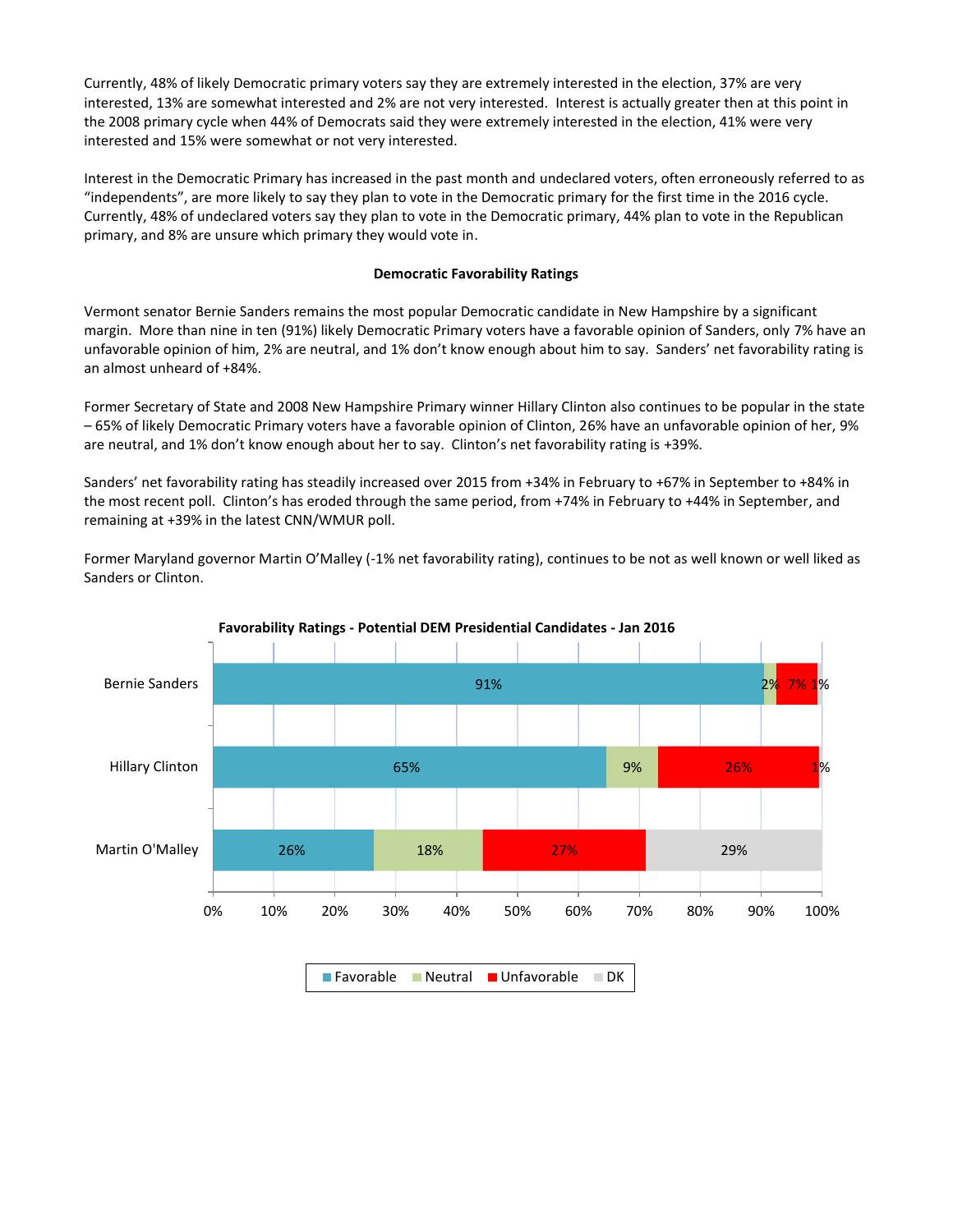

## **2016 NH Democratic Primary Trial Heat**

Senator Sanders has now taken a commanding lead over Clinton in New Hampshire. If the Democratic Primary were held today, 60% of likely Democratic Primary voters say they would vote for Sanders, 33% say they would vote for Clinton, 1% prefer O'Malley, and 6% are undecided. Sanders has increased his lead over Clinton from 10 percentage points in December to 27 percentage points in the latest poll.

Sanders now leads Clinton among nearly every demographic group. His strongest support comes from voters under 35 (81%), voters who have not previously voted in a primary (76%), and voters living in the northernmost parts of the state (74%). The trouble for the Sanders campaign is that younger voters and first-time primary voters are the least likely to show up on election day. Clinton's strongest support comes from voters who are 50 and older (41%).

There is a pronounced gender gap with Sanders leading among men by a 44 percentage points (70% to 26%). But Sanders has also opened a 14 percentage point advantage among women (52% to 38%).

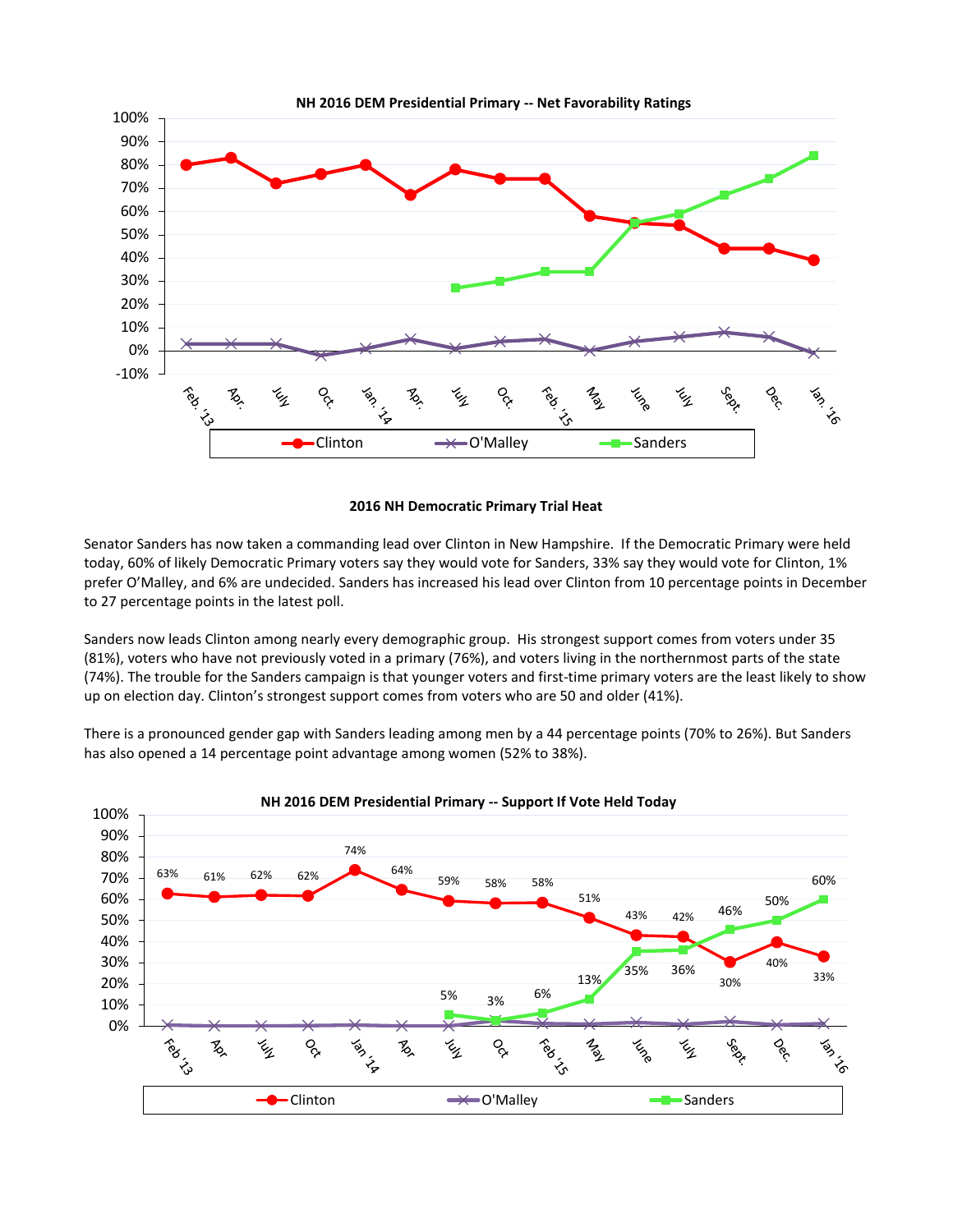#### **2016 NH Democratic Primary with Second Choice**

Likely Democratic primary voters see both Hillary Clinton and Bernie Sanders as viable options -- when the top two choices are combined, 87% of likely primary voters favor Sanders and 72% favor Clinton.



#### **Most Unpopular Democrat Candidate**

Nominations typically go to candidates who are acceptable to most members of their party and are less polarizing and none of the Democratic candidates are seen as particularly unacceptable. When asked which potential candidate they would NOT vote for under any circumstance, 26% of likely Democratic primary voters would not vote for O'Malley, 14% would not vote for Clinton, 4% would not vote for Sanders, 42% think that all of the prospective candidates are acceptable, and 13% are unsure.



## **NH 2016 DEM Presidential Primary -- Would Not Vote For**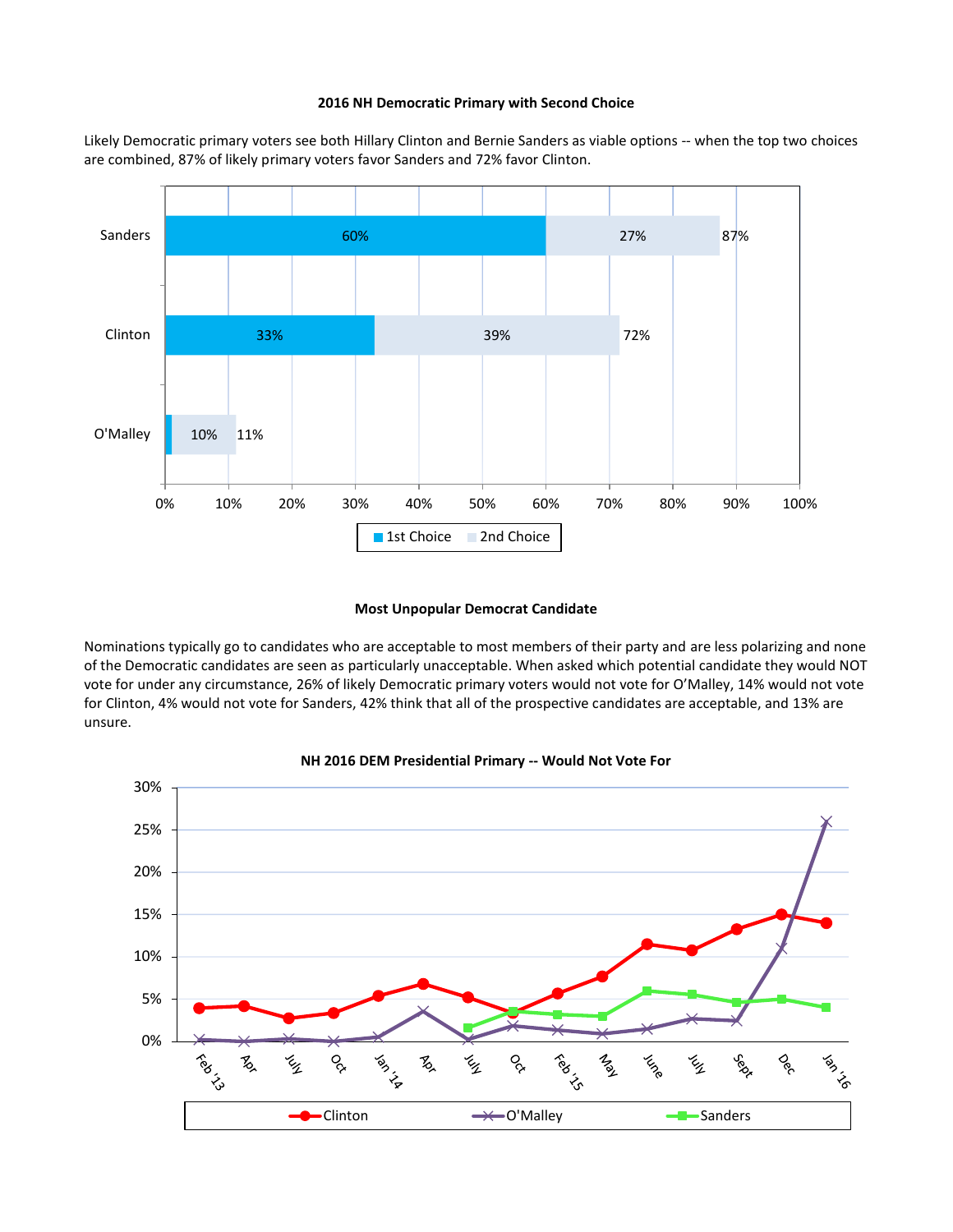#### **Democrat Net Electability**

Sanders is the most electable Democrat as measured by net electability, the percentage who support a candidate minus the percentage who would not vote for that candidate under any circumstances. Sanders net electability score is +56%, while Clinton's net electability score is +19%, and O'Malley's is -26%. Clinton's net electability rating has been declining over the past year while Sanders' has continued to increase.



#### **Most Important Issues to Primary Vote**

National security briefly was seen as the most important issue for Democratic primary voters in the wake of the terrorist attacks in Paris and San Bernardino. But in the most recent poll, jobs and the economy again are the most important issues for Democratic voters as 26% cited jobs and the economy as the top issues when deciding to vote in the primary. National security and foreign policy follows with 13%, 10% cite healthcare, 10% cite income inequality, 7% cite the environment or climate change, 4% mention gun control, 4% cite social issues, 3% cite education, 3% mention campaign finance reform, and 1% mention immigration.

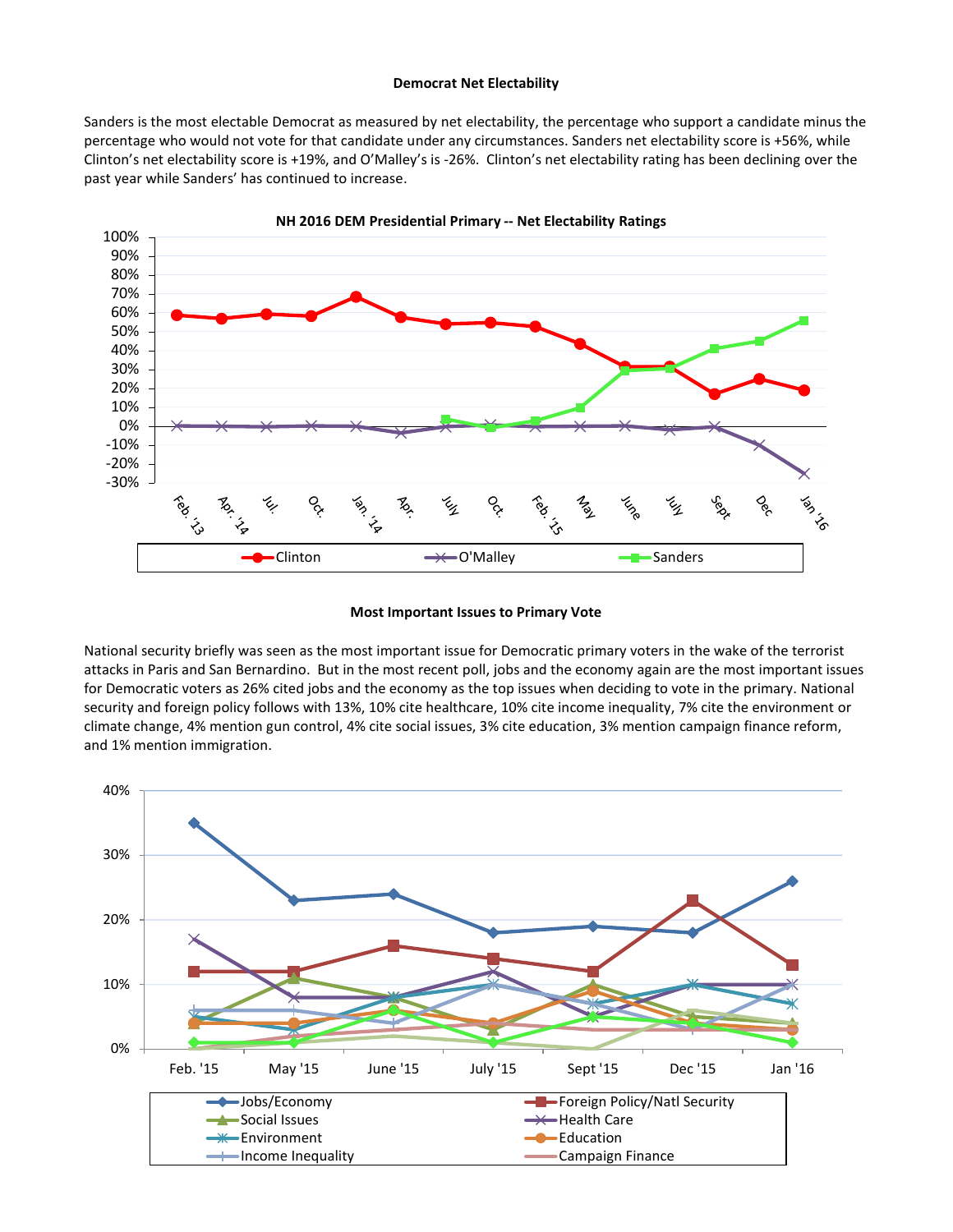#### **Candidate Qualities**

A majority of likely voters (57%) view Bernie Sanders as the best candidate to handle the economy and 58% think he has the best personal qualities to be president. Clinton continues to be seen as the best candidate to handle ISIS (55%). More than half of Democratic primary voters (55%) think Clinton is the least honest candidate.

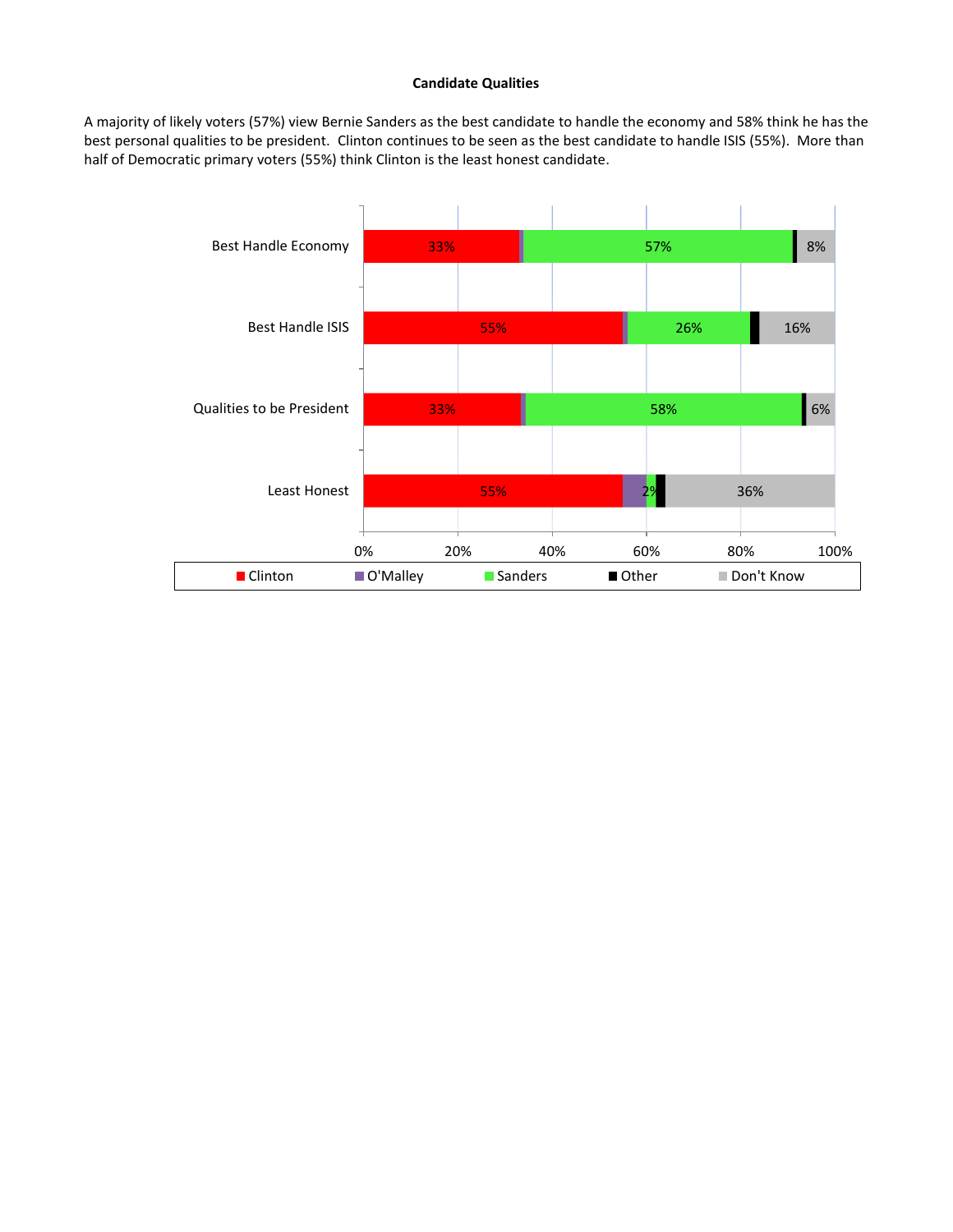## **CNN/WMUR New Hampshire Primary Poll Methodology**

These findings are based on the latest CNN/WMUR New Hampshire Primary Poll, conducted by the University of New Hampshire Survey Center and funded by CNN and WMUR-TV, Manchester, NH. Interviews were conducted by the UNH Survey Center with assistance from the Center for Public Interest Polling in Eagleton Institute at Rutgers University and the Castleton College Polling Institute. Nine hundred seventy-two (972) randomly selected New Hampshire adults were interviewed by landline and cellular telephone between January 13 and January 18, 2016. If a household included more than one adult, the adult who had the most recent birthday was selected to be interviewed.

The margin of sampling error is +/- 3.1 percent for the entire sample. Included were four hundred thirteen (413) likely 2016 Republican Primary voters (MSE = +/-4.8 percentage points), and four hundred twenty (420) likely 2016 Democratic Primary voters (MSE = +/-4.8 percentage points). These MSE's have not been adjusted for design effect. The design effect for the survey is 1.1%.

The random sample used in the CNN/WMUR New Hampshire Primary Poll was purchased from Marketing Systems Group (MSG), Horsham, PA. MSG screens each selected telephone number to eliminate non-working numbers, disconnected numbers, and business numbers to improve the efficiency of the sample, reducing the amount of time interviewers spend calling non-usable numbers.

The data have been weighted to adjust for numbers of adults and telephone lines within households. Additionally, data were weighted by respondent sex, age, and region of the state to targets from the most recent American Community Survey (ACS) conducted by the U.S. Census Bureau. In addition to potential sampling error, all surveys have other potential sources of non-sampling error including question order effects, question wording effects, and non-response. Due to rounding, percentages may not sum to 100%. The number of respondents in each demographic below may not equal the number reported in cross-tabulation tables as some respondents choose not to answer some questions.

For more information about the methodology used in the CNN/WMUR New Hampshire Primary Poll, contact Dr. Andrew Smith at (603) 862-2226 or by email at andrew.smith@unh.edu.

| <b>Sex</b> |                                   | N   | %   | <b>Region</b>               | N   | %   |
|------------|-----------------------------------|-----|-----|-----------------------------|-----|-----|
|            | Male                              | 475 | 49% | North Country               | 96  | 10% |
|            | Female                            | 497 | 51% | Central/Lakes               | 171 | 18% |
|            |                                   |     |     | <b>Connecticut Valley</b>   | 128 | 13% |
| Age        |                                   | N   | %   | Mass Border                 | 245 | 25% |
|            | 18 to 34                          | 248 | 26% | Seacoast                    | 177 | 18% |
|            | 35 to 49                          | 232 | 25% | Manchester Area             | 155 | 16% |
|            | 50 to 64                          | 289 | 31% |                             |     |     |
|            | 65 and Over                       | 168 | 18% | <b>Party Registration</b>   | N   | %   |
|            |                                   |     |     | Democrat                    | 227 | 23% |
|            | <b>Highest Level of Education</b> | N   | %   | Undeclared & Not Reg.       | 509 | 52% |
|            | High School or Less               | 190 | 20% | Republican                  | 228 | 24% |
|            | Some College                      | 225 | 23% |                             |     |     |
|            | College Graduate                  | 347 | 36% | <b>Party Identification</b> | N   | %   |
|            | Post-Graduate                     | 208 | 21% | Democrat                    | 422 | 45% |
|            |                                   |     |     | Independent                 | 134 | 14% |
|            |                                   |     |     | Republican                  | 384 | 41% |

## **New Hampshire Primary Poll, January 2016 Demographics**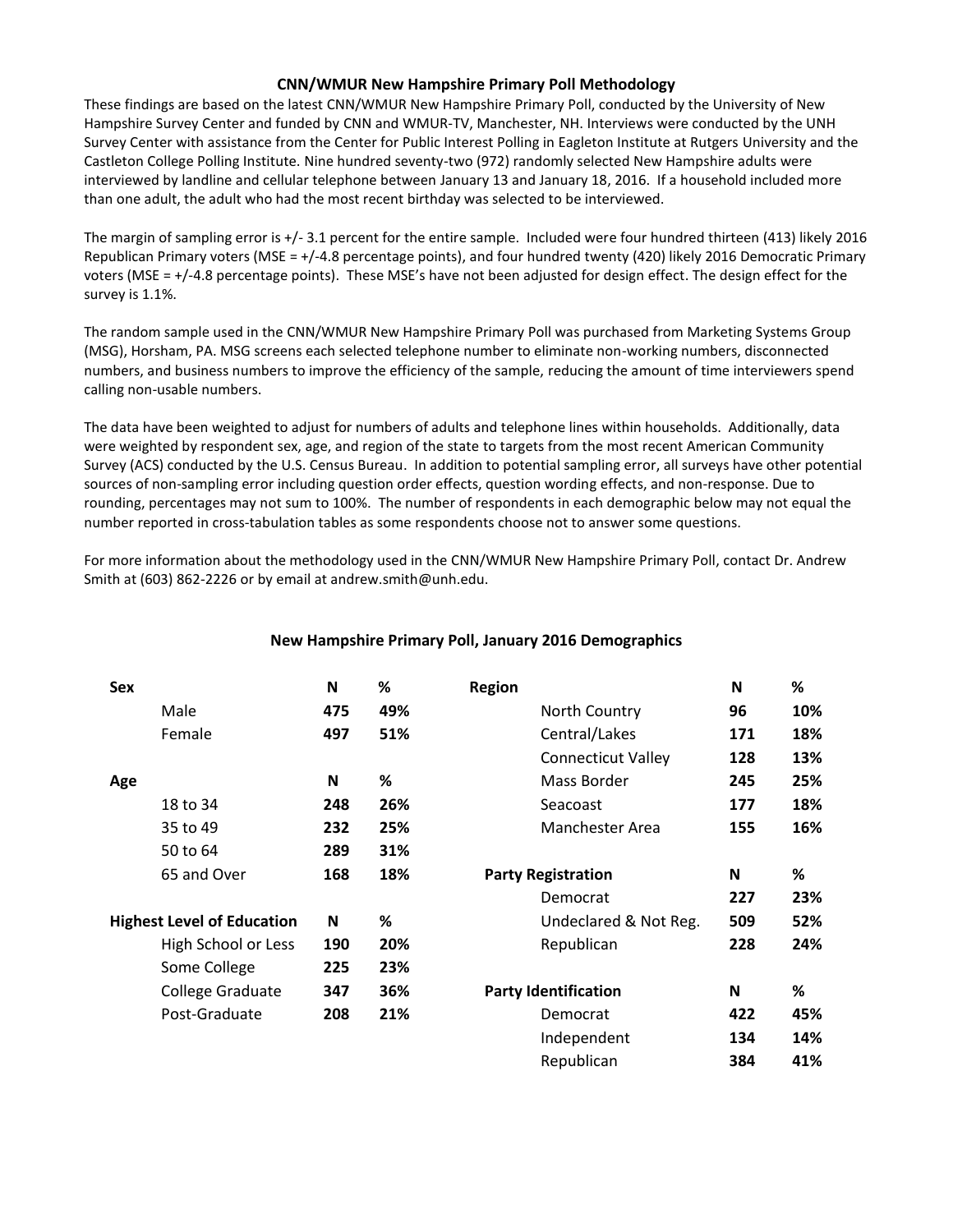## **New Hampshire Primary Poll, January 2016 Likely Democrat Primary Voter Demographics**

| <b>Sex</b> |                                   | N   | %   | <b>Region</b>               | N   | %   |
|------------|-----------------------------------|-----|-----|-----------------------------|-----|-----|
|            | Male                              | 179 | 43% | North Country               | 49  | 12% |
|            | Female                            | 241 | 57% | Central/Lakes               | 73  | 17% |
|            |                                   |     |     | <b>Connecticut Valley</b>   | 66  | 16% |
| Age        |                                   | N   | %   | Mass Border                 | 86  | 21% |
|            | 18 to 34                          | 113 | 28% | Seacoast                    | 88  | 21% |
|            | 35 to 49                          | 91  | 22% | Manchester Area             | 58  | 14% |
|            | 50 to 64                          | 119 | 29% |                             |     |     |
|            | 65 and Over                       | 83  | 20% | <b>Party Registration</b>   | N   | %   |
|            |                                   |     |     | Democrat                    | 218 | 52% |
|            | <b>Highest Level of Education</b> | N   | %   | Undeclared & Not Reg.       | 202 | 48% |
|            | High School or Less               | 64  | 15% | Republican                  | 0   | 0%  |
|            | Some College                      | 76  | 18% |                             |     |     |
|            | College Graduate                  | 173 | 41% | <b>Party Identification</b> | N   | %   |
|            | Post-Graduate                     | 107 | 26% | Democrat                    | 367 | 88% |
|            |                                   |     |     | Independent                 | 33  | 8%  |
|            |                                   |     |     | Republican                  | 18  | 4%  |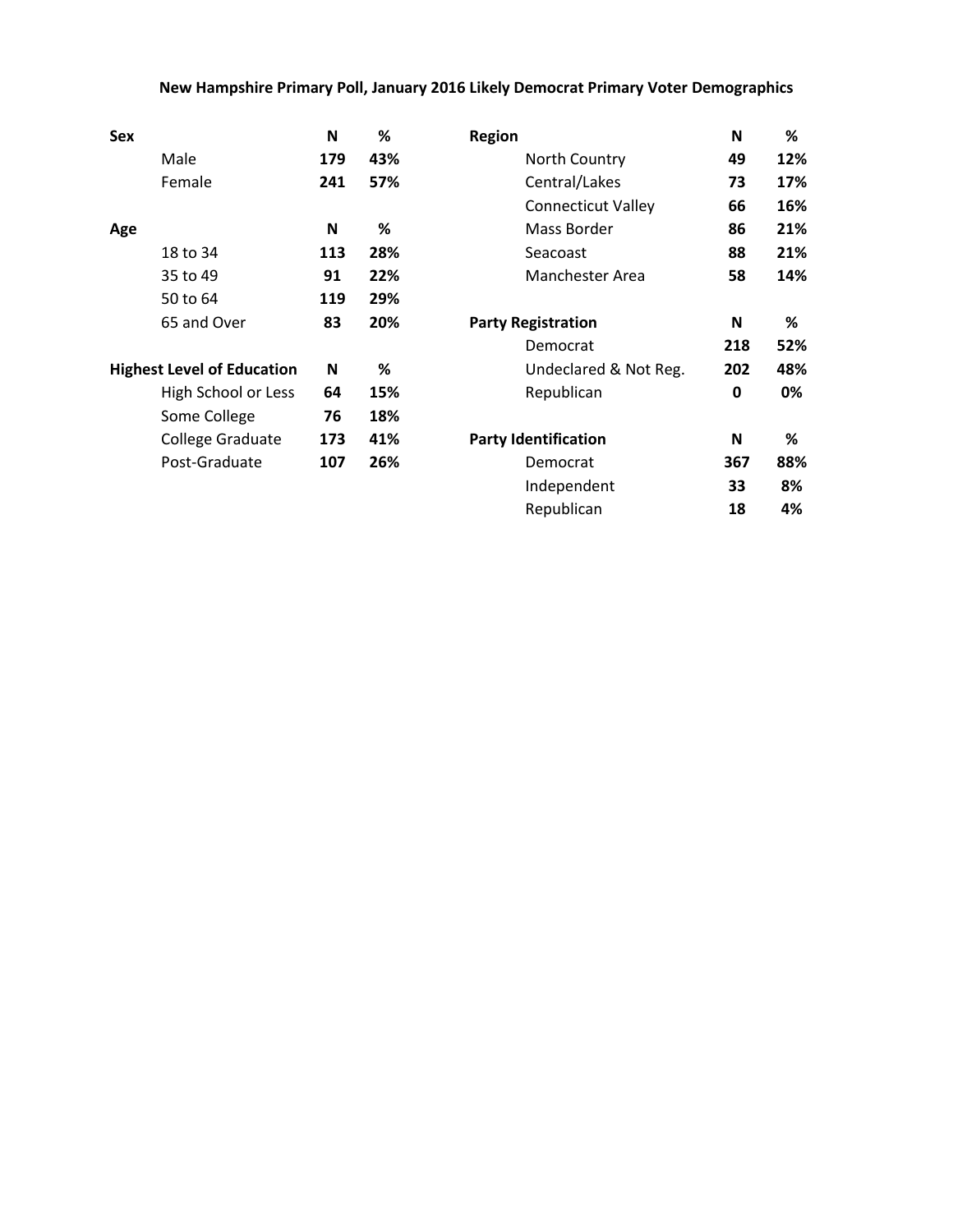#### **Decided Who to Vote for in 2016 DEM Primary?**

(Likely NH DEM Primary Voters)

"Have you definitely decided who you will vote for in the New Hampshire primary … are you leaning toward someone … or have you considered some candidates but are still trying to decide?"

|          | <b>Definitely</b><br><b>Decided</b> | <b>Leaning Toward</b><br><u>Someone</u> | <b>Still Trying</b><br><u>To Decide</u> | <u>(N)</u> |
|----------|-------------------------------------|-----------------------------------------|-----------------------------------------|------------|
| Jan '16  | 52%                                 | 23%                                     | 26%                                     | (420)      |
| Dec '15  | 36%                                 | 21%                                     | 44%                                     | (370)      |
| Sept '15 | 25%                                 | 28%                                     | 47%                                     | (313)      |
| July '15 | 20%                                 | 27%                                     | 53%                                     | (276)      |
| June '15 | 20%                                 | 26%                                     | 54%                                     | (359)      |
| May '15  | 10%                                 | 24%                                     | 66%                                     | (227)      |
| Feb. '15 | 7%                                  | 16%                                     | 76%                                     | (298)      |
| Oct. '14 | 17%                                 | 10%                                     | 73%                                     | (227)      |
| July '14 | 13%                                 | 10%                                     | 77%                                     | (252)      |
| Apr. '14 | 7%                                  | 13%                                     | 80%                                     | (180)      |
| Jan. '14 | 13%                                 | 18%                                     | 69%                                     | (202)      |
| Oct. '13 | 10%                                 | 9%                                      | 81%                                     | (245)      |
| July '13 | 7%                                  | 12%                                     | 80%                                     | (187)      |
| Apr. '13 | 7%                                  | 13%                                     | 80%                                     | (185)      |
| Feb. '13 | 8%                                  | 10%                                     | 82%                                     | (193)      |

## **Democratic Nomination in 2016 NH Primary**

(Likely NH DEM Primary Voters)

"I'm going to read you the names of the candidates who are either running or considering running for the Democratic nomination. If the Democratic primary for president were held today, which of the following would you support for the Democratic nomination Hillary Clinton … Martin O'Malley … Bernie Sanders … or someone else?" ROTATE CANDIDATES

|                             | 2014  |             |       |        | 2015  |       |       |             |             |       | 2016  |
|-----------------------------|-------|-------------|-------|--------|-------|-------|-------|-------------|-------------|-------|-------|
|                             | Jan.  | <u>Apr.</u> | July  | Oct.   | Feb.  | May   | June  | <u>July</u> | <u>Sept</u> | Dec   | Jan   |
| <b>Bernie Sanders</b>       | $---$ | $---$       | 5%    | 3%     | 6%    | 13%   | 35%   | 36%         | 46%         | 50%   | 60%   |
| <b>Hillary Clinton</b>      | 74%   | 65%         | 59%   | 58%    | 58%   | 51%   | 43%   | 42%         | 30%         | 40%   | 33%   |
| Martin O'Malley             | *     | 0%          | 0%    | 3%     | 1%    | 1%    | 2%    | 1%          | 2%          | 1%    | 1%    |
| <b>Joe Biden</b>            | 10%   | 6%          | 14%   | 3%     | 8%    | 2%    | 8%    | 5%          | 14%         | ---   | ---   |
| Jim Webb                    |       | ---         | ---   | ---    | 1%    | 1%    | 1%    | 1%          | 1%          | ---   | ---   |
| <b>Lincoln Chafee</b>       | ---   | ---         | ---   | ---    | ---   | 1%    | *     | 0%          | *           | ---   |       |
| <b>Lawrence Lessig</b>      | ---   | $---$       | ---   | ---    | $---$ | $---$ | $---$ | $---$       | *           | $---$ | ---   |
| <b>Elizabeth Warren</b>     | ---   | ---         | 8%    | 18%    | 14%   | 20%   | $---$ | ---         | ---         | ---   | ---   |
| <b>Andrew Cuomo</b>         | 2%    | 4%          | 3%    | 1%     | 2%    | 3%    | ---   | ---         | ---         | ---   | ---   |
| <b>Mark Warner</b>          | 1%    | 2%          | 1%    | $\ast$ | ---   | ---   | $---$ | ---         | ---         | ---   | ---   |
| <b>Brian Schweitzer</b>     | *     | 0%          | 0%    | ---    | ---   | ---   | ---   | ---         | ---         | ---   | ---   |
| <b>Kirsten Gillibrand</b>   | 0%    | ---         | ---   | ---    | ---   | ---   | $---$ | ---         | ---         | ---   | ---   |
| <b>Deval Patrick</b>        | ---   | ---         |       | ---    | ---   | ---   | ---   |             |             | ---   | ---   |
| <b>Cory Booker</b>          | ---   | ---         | ---   | ---    | ---   | ---   | ---   | ---         | ---         | ---   | ---   |
| <b>Evan Bayh</b>            | ---   | ---         | ---   | ---    | ---   | ---   | ---   | ---         | ---         | ---   | ---   |
| John Hickenlooper           |       | ---         | ---   | ---    |       | ---   | ---   |             |             |       |       |
| <b>Antonio Villaraigosa</b> | ---   | ---         | $---$ | ---    | ---   | ---   | $---$ | ---         | $---$       | ---   | ---   |
| <b>Someone Else</b>         | 2%    | 5%          | 1%    | 1%     | 1%    | *     | 2%    | 3%          | 1%          | 3%    | 0%    |
| Don't Know Yet              | 10%   | 18%         | 9%    | 13%    | 9%    | 8%    | 9%    | 12%         | 6%          | 6%    | 6%    |
| (N)                         | (201) | (182)       | (255) | (228)  | (295) | (224) | (353) | (274)       | (310)       | (366) | (417) |

 $*$  = Less than 1% --- = Not Included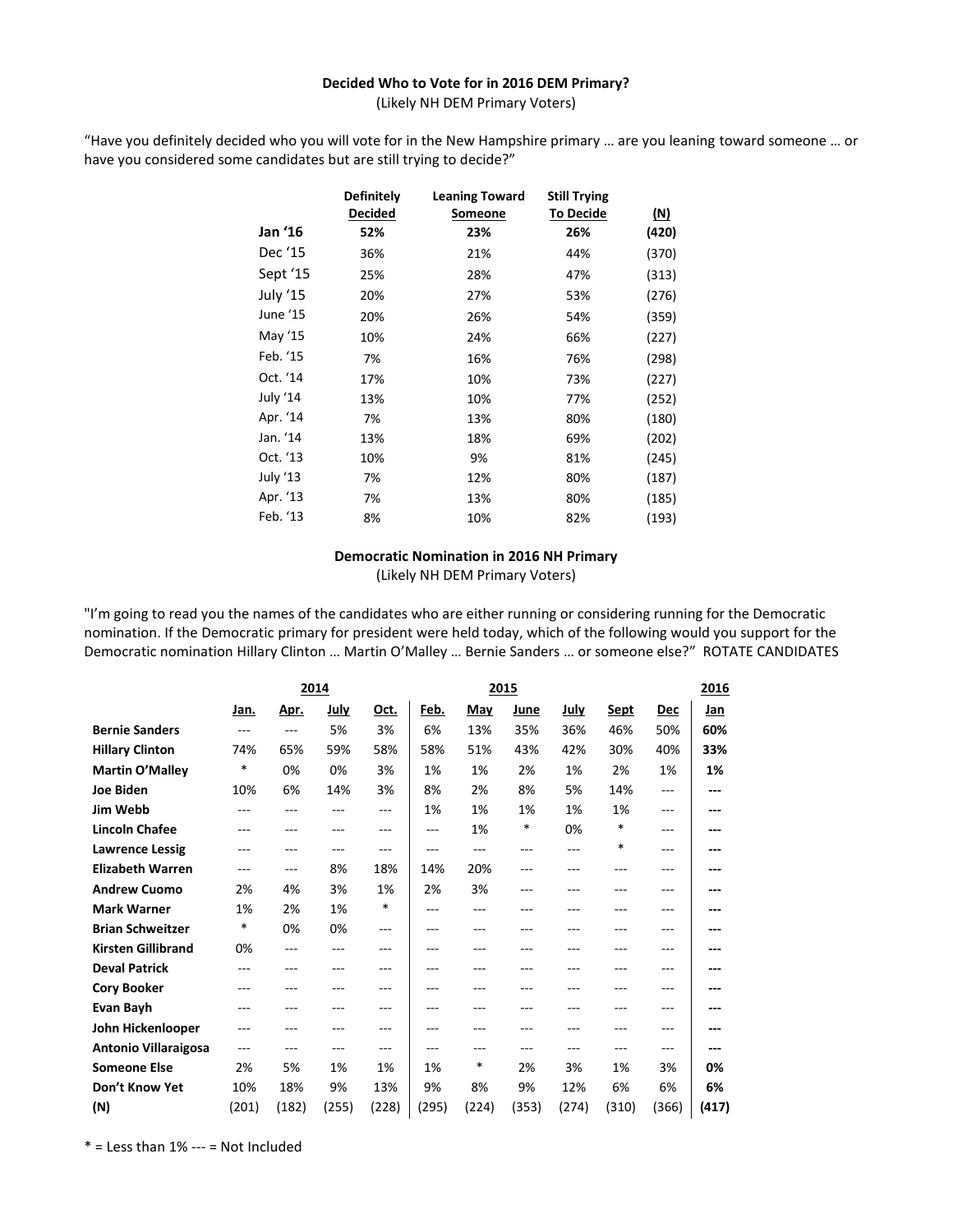|                             | <u> 2013</u> |        |             |       |  |  |
|-----------------------------|--------------|--------|-------------|-------|--|--|
|                             | <u>Feb.</u>  | Apr.   | <u>July</u> | Oct.  |  |  |
| <b>Bernie Sanders</b>       | ---          |        | ---         | ---   |  |  |
| <b>Hillary Clinton</b>      | 63%          | 61%    | 62%         | 64%   |  |  |
| Martin O'Malley             | *            | $\ast$ | 0%          | *     |  |  |
| <b>Joe Biden</b>            | 10%          | 7%     | 8%          | 6%    |  |  |
| <b>Jim Webb</b>             |              | ---    |             | ---   |  |  |
| <b>Lincoln Chafee</b>       | ---          | ---    | ---         | ---   |  |  |
| <b>Lawrence Lessig</b>      |              |        |             | ---   |  |  |
| <b>Elizabeth Warren</b>     | ---          | ---    | ---         | 6%    |  |  |
| <b>Andrew Cuomo</b>         | 5%           | 3%     | 1%          | 2%    |  |  |
| <b>Mark Warner</b>          | $\ast$       | 2%     | 0%          | *     |  |  |
| <b>Brian Schweitzer</b>     | 1%           | *      | ---         | ---   |  |  |
| <b>Kirsten Gillibrand</b>   | ---          | ---    | $\ast$      | 0%    |  |  |
| <b>Deval Patrick</b>        | 1%           | 3%     | 5%          | 1%    |  |  |
| <b>Cory Booker</b>          | 2%           | 1%     | 2%          | *     |  |  |
| Evan Bayh                   | 1%           | 1%     | $\ast$      | *     |  |  |
| John Hickenlooper           | *            | *      | *           | 0%    |  |  |
| <b>Antonio Villaraigosa</b> | *            | *      | ---         | ---   |  |  |
| <b>Someone Else</b>         | 1%           | 2%     | 2%          | 2%    |  |  |
| Don't Know Yet              | 16%          | 22%    | 19%         | 18%   |  |  |
| (N)                         | (195)        | (185)  | (187)       | (248) |  |  |

## **Second Choice in 2016 NH Democratic Primary** (Likely NH DEM Primary Voters)

"Who would be your second choice?"

|                         | Apr. '14 | July '14 | Oct. '14 | Feb. '15 | May '15 | June '15 | July '15 | Sept '15 | Dec '15 | Jan. '16 |
|-------------------------|----------|----------|----------|----------|---------|----------|----------|----------|---------|----------|
| <b>Hillary Clinton</b>  | 5%       | 17%      | 10%      | 18%      | 15%     | 25%      | 22%      | 31%      | 35%     | 39%      |
| <b>Bernie Sanders</b>   | ---      | 5%       | 4%       | 4%       | 11%     | 18%      | 21%      | 16%      | 29%     | 27%      |
| <b>Martin O'Malley</b>  | 2%       | $\ast$   | $\ast$   | 2%       | 1%      | 3%       | 5%       | 3%       | 12%     | 10%      |
| Joe Biden               | 24%      | 23%      | 21%      | 21%      | 18%     | 20%      | 20%      | 28%      | $---$   | $---$    |
| Jim Webb                | ---      | ---      | ---      | 3%       | 2%      | 1%       | 2%       | 1%       | $---$   | ---      |
| <b>Lawrence Lessig</b>  | ---      | ---      | ---      | ---      | $---$   | ---      | ---      | 1%       | ---     | ---      |
| <b>Lincoln Chafee</b>   | ---      | ---      | ---      | $---$    | 1%      | 2%       | $\ast$   | $\ast$   | ---     | ---      |
| <b>Elizabeth Warren</b> | ---      | 19%      | 21%      | 23%      | 23%     | ---      | ---      | ---      | ---     | ---      |
| <b>Andrew Cuomo</b>     | 14%      | 6%       | 5%       | 8%       | 8%      | ---      | ---      | ---      | ---     | ---      |
| <b>Mark Warner</b>      | 5%       | 1%       | 1%       | $---$    | $---$   | ---      | ---      | ---      | ---     | ---      |
| <b>Brian Schweitzer</b> | 1%       | 2%       | ---      | ---      | ---     | ---      | ---      | ---      | ---     | ---      |
| <b>Someone Else</b>     | 2%       | $\ast$   | 2%       | 1%       | 2%      | 3%       | 5%       | 4%       | 5%      | 7%       |
| <b>No Second Choice</b> | 24%      | 12%      | 23%      | $\ast$   | 1%      | 2%       | 2%       | 4%       | 4%      | 5%       |
| Don't Know Yet          | 23%      | 15%      | 12%      | 18%      | 17%     | 26%      | 23%      | 13%      | 15%     | 12%      |
| (N)                     | (182)    | (257)    | (224)    | (268)    | (205)   | (322)    | (244)    | (292)    | (343)   | (392)    |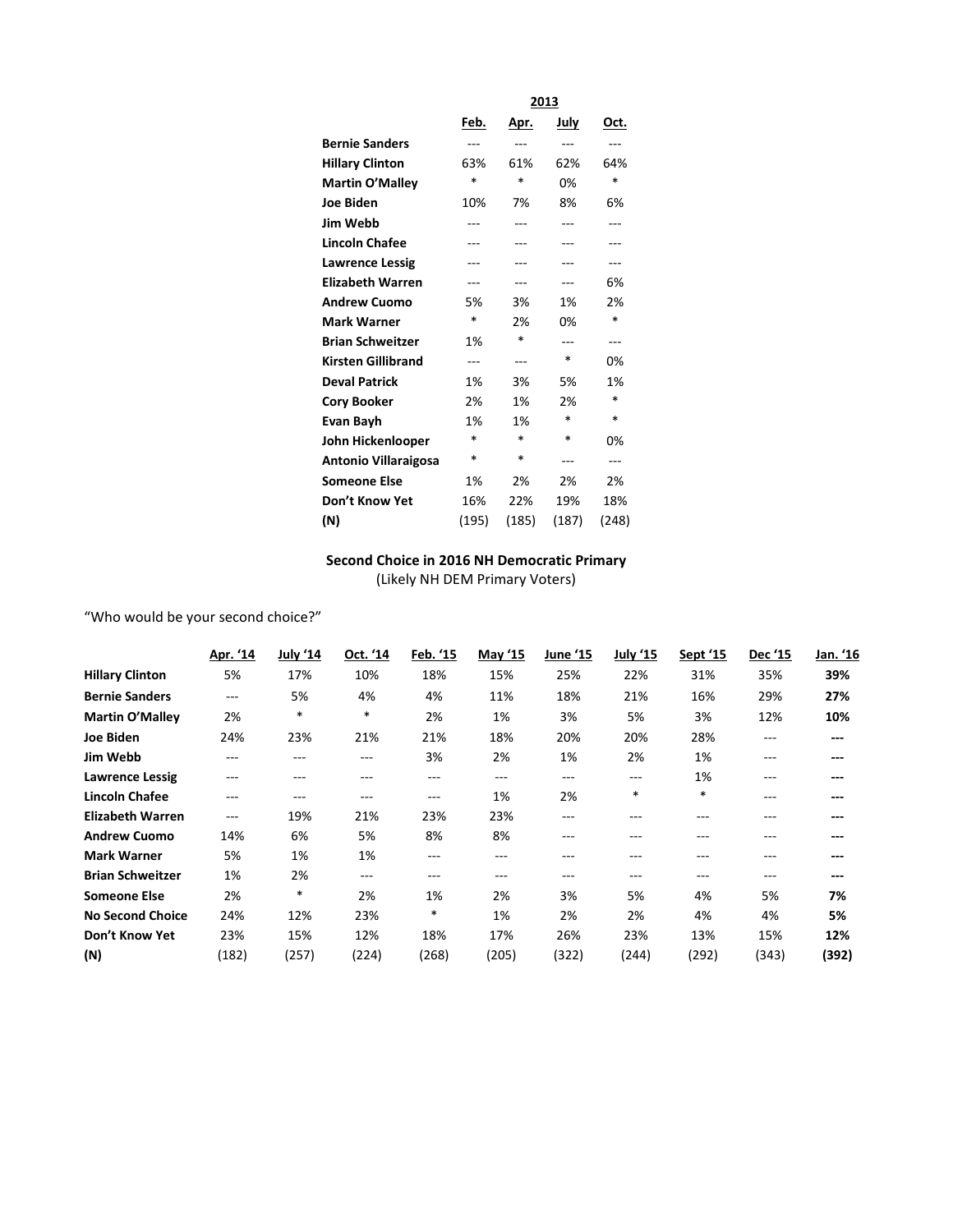## **Candidate You Wouldn't Vote For In 2016 NH Democratic Primary** (Likely NH DEM Primary Voters)

"Which of the candidates who are either running or considering running for the Democratic nomination would you NOT vote for under any circumstance?"

|                             | 2013   |        |                          |                   | 2014              |                         |             |          | 2015                      |          |       |             | 2016        |          |                          |
|-----------------------------|--------|--------|--------------------------|-------------------|-------------------|-------------------------|-------------|----------|---------------------------|----------|-------|-------------|-------------|----------|--------------------------|
|                             | Feb.   | Apr.   | July                     | Oct               | Jan.              | Apr.                    | <u>July</u> | Oct      | Feb                       | May      | June  | <b>July</b> | <b>Sept</b> | Dec      | <u>Jan</u>               |
| <b>Martin O'Malley</b>      | $\ast$ | $\ast$ | $\ast$                   | 0%                | $\ast$            | 4%                      | $\ast$      | 2%       | 1%                        | 1%       | 1%    | 3%          | 2%          | 11%      | 26%                      |
| <b>Hillary Clinton</b>      | 4%     | 4%     | 3%                       | 4%                | 5%                | 7%                      | 5%          | 3%       | 6%                        | 8%       | 11%   | 11%         | 13%         | 15%      | 14%                      |
| <b>Bernie Sanders</b>       | $---$  | ---    | ---                      | $\qquad \qquad -$ | $\qquad \qquad -$ | $\qquad \qquad -$       | 2%          | 4%       | 3%                        | 3%       | 6%    | 6%          | 5%          | 5%       | 4%                       |
| <b>Lincoln Chafee</b>       | $---$  | ---    | ---                      | $\cdots$          | $---$             | ---                     | ---         | ---      | $\cdots$                  | 2%       | 4%    | 5%          | 8%          | ---      | $\overline{\phantom{a}}$ |
| <b>Lawrence Lessig</b>      | ---    | ---    | ---                      | ---               | ---               | ---                     | ---         | ---      | ---                       | $\cdots$ | ---   | ---         | 5%          | ---      |                          |
| Jim Webb                    | ---    | ---    | ---                      | ---               | $---$             | ---                     | ---         | ---      | 4%                        | 2%       | 3%    | 3%          | 3%          | ---      |                          |
| <b>Joe Biden</b>            | 7%     | 7%     | 10%                      | 12%               | 16%               | 16%                     | 9%          | 13%      | 13%                       | 13%      | 6%    | 5%          | 3%          | $---$    |                          |
| <b>Andrew Cuomo</b>         | 3%     | 2%     | 4%                       | 6%                | 3%                | 5%                      | 9%          | 7%       | 7%                        | 8%       | ---   | $---$       | $---$       | ---      |                          |
| <b>Elizabeth Warren</b>     | $---$  | ---    | $---$                    | 2%                | $---$             | $\qquad \qquad -$       | 2%          | 2%       | 4%                        | 1%       | ---   | ---         | $---$       | ---      | $\overline{\phantom{a}}$ |
| <b>Mark Warner</b>          | 2%     | 3%     | 2%                       | *                 | 3%                | 2%                      | 1%          | 3%       | $---$                     | $---$    | ---   | ---         | ---         | ---      |                          |
| <b>Brian Schweitzer</b>     | 1%     | 1%     | $---$                    | $\cdots$          | 3%                | 1%                      | 3%          | $\cdots$ | $---$                     | $---$    | ---   | ---         | $---$       | $---$    |                          |
| <b>Kirsten Gillibrand</b>   | $---$  | ---    | $\ast$                   | $\ast$            | 3%                | ---                     | ---         | $---$    | $---$                     | ---      | ---   | ---         | $---$       | ---      | --                       |
| <b>Deval Patrick</b>        | 6%     | 3%     | 3%                       | 3%                | $---$             | ---                     | ---         | ---      | ---                       | $---$    | ---   | ---         | ---         | ---      |                          |
| John Hickenlooper           | $\ast$ | 1%     | $\ast$                   | 2%                | $---$             | ---                     | ---         | ---      | $---$                     | $---$    | ---   | ---         | $---$       | $---$    |                          |
| <b>Cory Booker</b>          | 2%     | $\ast$ | $\ast$                   | 2%                | $---$             | ---                     | ---         | ---      | $---$                     | $---$    | ---   | ---         | ---         | ---      |                          |
| <b>Evan Bayh</b>            | 3%     | 4%     | 3%                       | $\ast$            | $---$             | ---                     | ---         | ---      | ---                       | ---      | ---   | ---         | ---         | ---      |                          |
| <b>Antonio Villaraigosa</b> | 2%     | 3%     | $\hspace{0.05cm} \ldots$ | $\cdots$          | $---$             | $\qquad \qquad -\qquad$ | ---         | $---$    | $\qquad \qquad -\qquad -$ | $\cdots$ | ---   | ---         | $---$       | $\cdots$ |                          |
| <b>Someone Else</b>         | 2%     | 1%     | 3%                       | 1%                | 1%                | 1%                      | 2%          | 1%       | $\ast$                    | 0%       | 3%    | 0%          | *           | 3%       | 2%                       |
| All OK                      | 34%    | 33%    | 26%                      | 37%               | 28%               | 32%                     | 29%         | 35%      | 32%                       | 24%      | 35%   | 35%         | 30%         | 50%      | 42%                      |
| Don't Know Yet              | 34%    | 38%    | 46%                      | 30%               | 37%               | 33%                     | 38%         | 31%      | 29%                       | 39%      | 30%   | 30%         | 31%         | 16%      | 13%                      |
| (N)                         | (200)  | (188)  | (185)                    | (248)             | (201)             | (183)                   | (254)       | (226)    | (293)                     | (218)    | (355) | (272)       | (312)       | (367)    | (415)                    |

## **Candidate Characteristics**

(Likely NH DEM Primary Voters)

"Which Democratic candidate do you think is least honest?"

|                         | May '15 | June '15 | July '15 | Sept '15 | Dec '15 | Jan. 16 |
|-------------------------|---------|----------|----------|----------|---------|---------|
| <b>Hillary Clinton</b>  | 22%     | 28%      | 31%      | 33%      | 46%     | 55%     |
| Martin O'Malley         | 0%      | 2%       | 1%       | 1%       | 5%      | 5%      |
| <b>Bernie Sanders</b>   | 1%      | 2%       | 3%       | 1%       | 3%      | 2%      |
| <b>Lincoln Chafee</b>   | 1%      | 3%       | 2%       | 2%       | ---     | --      |
| <b>Joe Biden</b>        | 4%      | 5%       | 2%       | 2%       | ---     | --      |
| Jim Webb                | $\ast$  | *        | $\ast$   | $\ast$   | ---     | --      |
| <b>Lawrence Lessig</b>  | $- - -$ |          | ---      | $\ast$   | ---     | --      |
| <b>Elizabeth Warren</b> | 0%      | ---      | ---      | ---      |         | --      |
| <b>Andrew Cuomo</b>     | 10%     | ---      | $- - -$  | ---      | ---     | --      |
| <b>Someone Else</b>     | 0%      | 1%       | 1%       | 0%       | 1%      | 2%      |
| Don't Know              | 62%     | 60%      | 59%      | 60%      | 45%     | 36%     |
| (N)                     | (217)   | (346)    | (270)    | (308)    | (344)   | (394)   |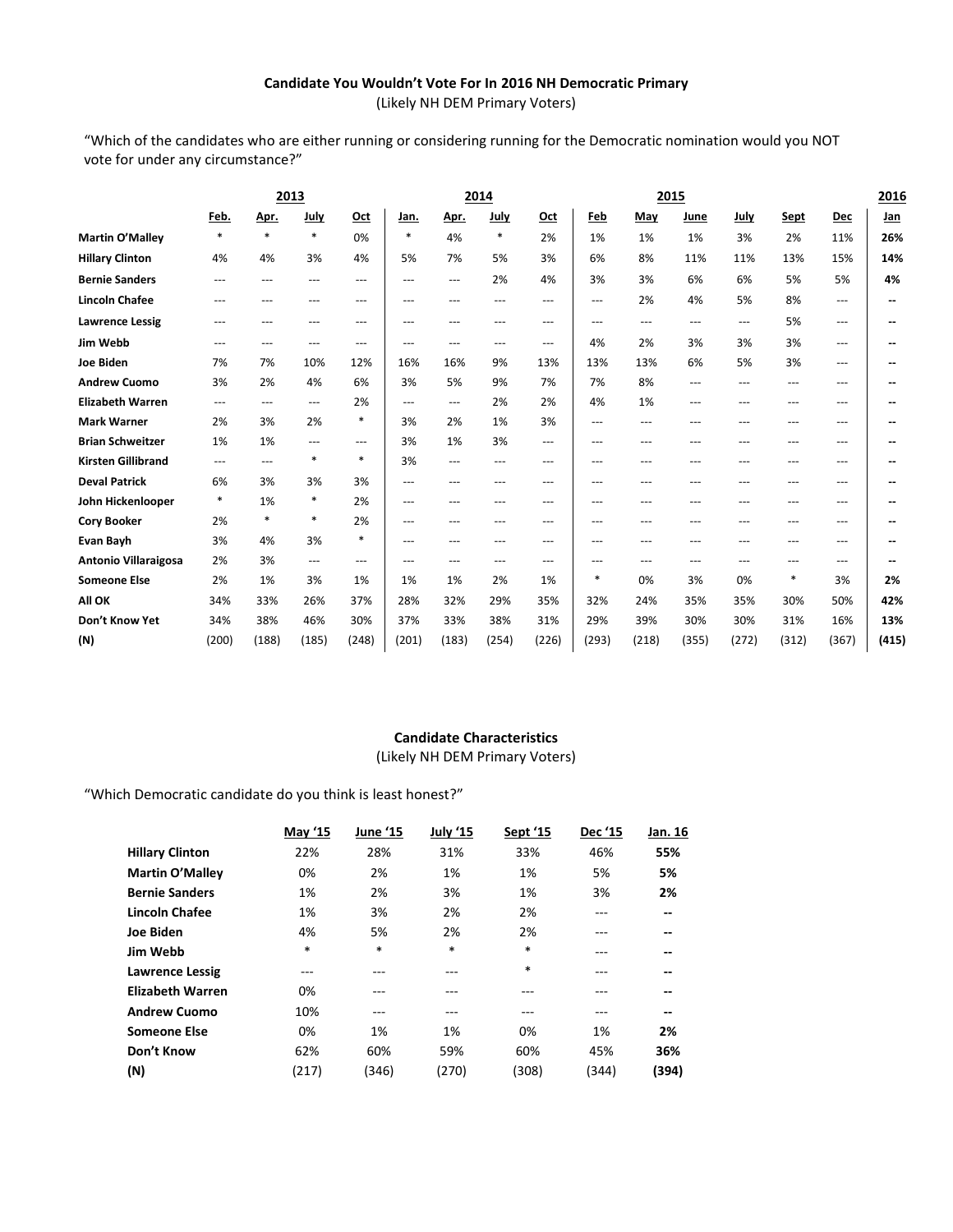"Which Democratic candidate do you think can best handle ISIS?"

|                        | <b>Dec '15</b> | Jan '16 |
|------------------------|----------------|---------|
| <b>Hillary Clinton</b> | 58%            | 55%     |
| <b>Bernie Sanders</b>  | 25%            | 26%     |
| <b>Martin O'Malley</b> | 1%             | 1%      |
| <b>Someone Else</b>    | 2%             | 2%      |
| Don't Know             | 14%            | 16%     |
| (N)                    | (360)          | (417)   |

"Which Democratic candidate do you think has the personal characteristics and qualities that you think a President should have?"

| June '15 | Jan '16 |
|----------|---------|
| 27%      | 58%     |
| 38%      | 33%     |
| 2%       | 1%      |
| 12%      |         |
| 1%       |         |
| $\ast$   | --      |
| 1%       | 1%      |
| 19%      | 6%      |
| (351)    | (416)   |
|          |         |

"Which Democratic candidate do you think can best handle the economy?"

|                        | <b>June '15</b> | July '15 | Jan. '16 |
|------------------------|-----------------|----------|----------|
| <b>Bernie Sanders</b>  | 28%             | 32%      | 57%      |
| <b>Hillary Clinton</b> | 37%             | 43%      | 33%      |
| <b>Martin O'Malley</b> | 2%              | 1%       | 1%       |
| <b>Joe Biden</b>       | 6%              | 5%       |          |
| <b>Jim Webb</b>        | 2%              | 1%       | --       |
| Lincoln Chafee         | 1%              | 0%       | --       |
| <b>Someone Else</b>    | 2%              | *        | 1%       |
| Don't Know             | 22%             | 17%      | 8%       |
| (N)                    | (357)           | (276)    | (419)    |
|                        |                 |          |          |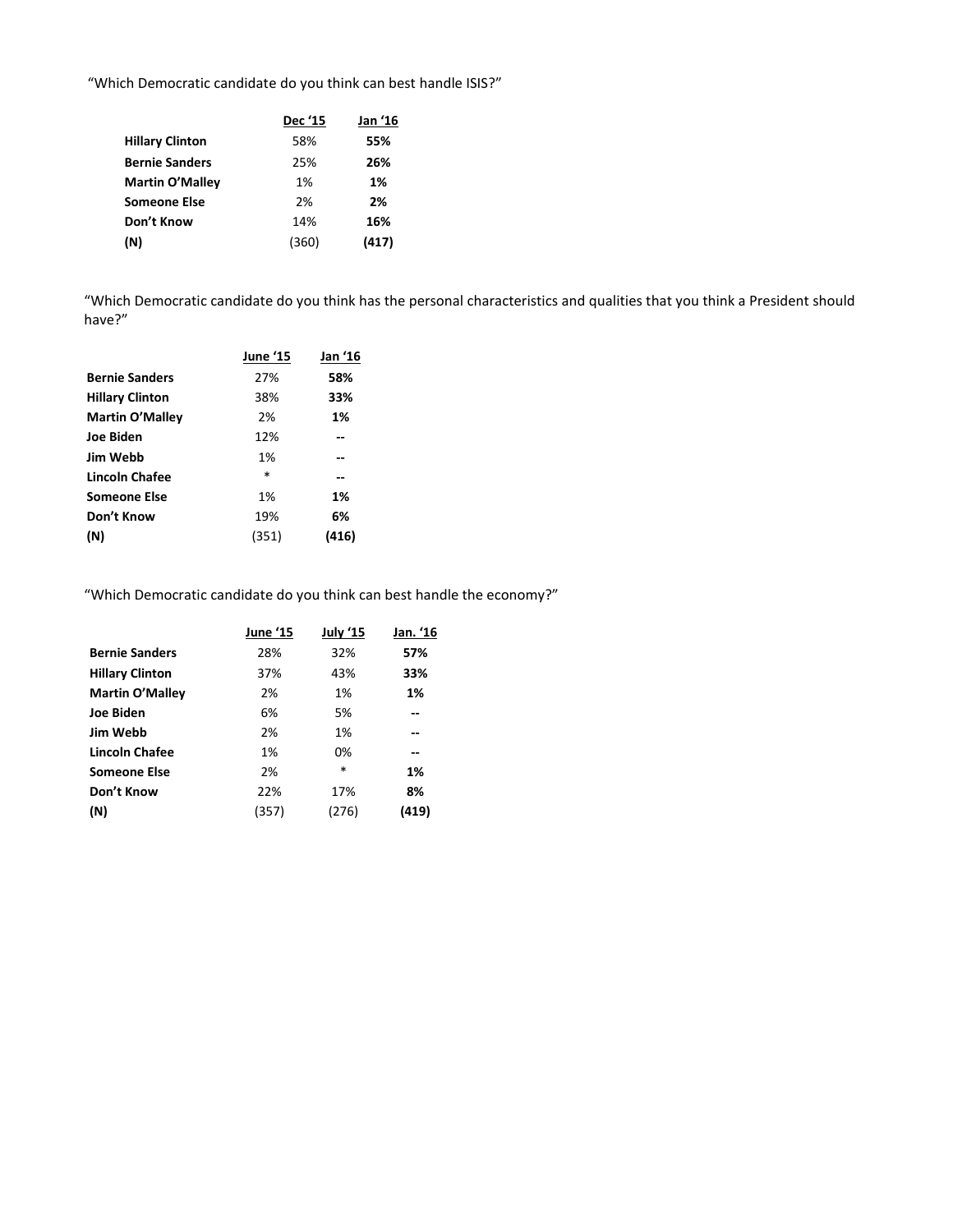## **Most Important Issue To Primary Vote**

(Likely NH DEM Primary Voters)

"There are many issues facing the candidates in the election for president. In your opinion, which one issue is MOST IMPORTANT to YOUR VOTE in the presidential primary?"

|                                         | Feb. '15 | May '15 | <b>June '15</b> | July '15 | Sept '15 | Dec '15 | Jan. '16 |
|-----------------------------------------|----------|---------|-----------------|----------|----------|---------|----------|
| Jobs/Economy                            | 35%      | 23%     | 24%             | 18%      | 19%      | 18%     | 26%      |
| <b>Foreign Policy/National Security</b> | 12%      | 12%     | 16%             | 14%      | 12%      | 23%     | 13%      |
| <b>Health Care</b>                      | 17%      | 8%      | 8%              | 12%      | 5%       | 10%     | 10%      |
| Income Inequality                       | 3%       | 6%      | 4%              | 10%      | 7%       | 3%      | 10%      |
| <b>Environment/Climate Change</b>       | 5%       | 3%      | 8%              | 10%      | 7%       | 10%     | 7%       |
| <b>Gun Control</b>                      | 0%       | 1%      | 2%              | 1%       | 0%       | 6%      | 4%       |
| <b>Social Issues</b>                    | 4%       | 11%     | 8%              | 3%       | 10%      | 5%      | 4%       |
| <b>Education</b>                        | 4%       | 4%      | 6%              | 4%       | 9%       | 3%      | 3%       |
| <b>Campaign Finance</b>                 | 0%       | 2%      | 3%              | 4%       | 3%       | 3%      | 3%       |
| Immigration                             | 1%       | 1%      | 6%              | 1%       | 5%       | 3%      | 1%       |
| <b>Other/Don't Know</b>                 | 22%      | 31%     | 22%             | 25%      | 28%      | 16%     | 18%      |
| (N)                                     | (285)    | (213)   | (351)           | (251)    | (301)    | (363)   | (408)    |

## **DEM Favorability Ratings**

(Likely DEM Primary Voters)

"Next, I'd like to get your overall opinion of some DEMOCRAT who are running or may run for President in 2016. As I read each name, please say if you have a favorable or unfavorable opinion of this person - or if you have never heard of him or her."

"Former Secretary of State Hillary Clinton?"

|          | <b>Favorable</b> | <b>Neutral</b> | <b>Unfavorable</b> | Don't Know | <b>Net</b> | (M)   |
|----------|------------------|----------------|--------------------|------------|------------|-------|
| Jan. '16 | 65%              | 9%             | 26%                | 1%         | +39%       | (420) |
| Dec '15  | 68%              | 7%             | 24%                | 1%         | $+44%$     | (370) |
| Sept '15 | 67%              | 10%            | 23%                | 0%         | $+44%$     | (313) |
| July '15 | 73%              | 8%             | 19%                | 0%         | $+54%$     | (275) |
| June '15 | 74%              | 5%             | 19%                | 2%         | +55%       | (357) |
| May '15  | 73%              | 11%            | 15%                | 0%         | +58%       | (230) |
| Feb. '15 | 83%              | 6%             | 9%                 | 1%         | $+74%$     | (297) |
| Oct. '14 | 84%              | 5%             | 10%                | 1%         | $+74%$     | (234) |
| July '14 | 87%              | 3%             | 9%                 | 0%         | +78%       | (257) |
| Apr. '14 | 78%              | 8%             | 11%                | 3%         | $+67%$     | (184) |
| Jan. '14 | 88%              | 3%             | 8%                 | 0%         | +80%       | (205) |
| Oct. '13 | 84%              | 5%             | 8%                 | 3%         | +76%       | (250) |
| July '13 | 85%              | 1%             | 13%                | 1%         | $+72%$     | (190) |
| Apr. '13 | 88%              | 4%             | 5%                 | 3%         | +83%       | (188) |
| Feb. '13 | 87%              | 5%             | 7%                 | 1%         | +80%       | (201) |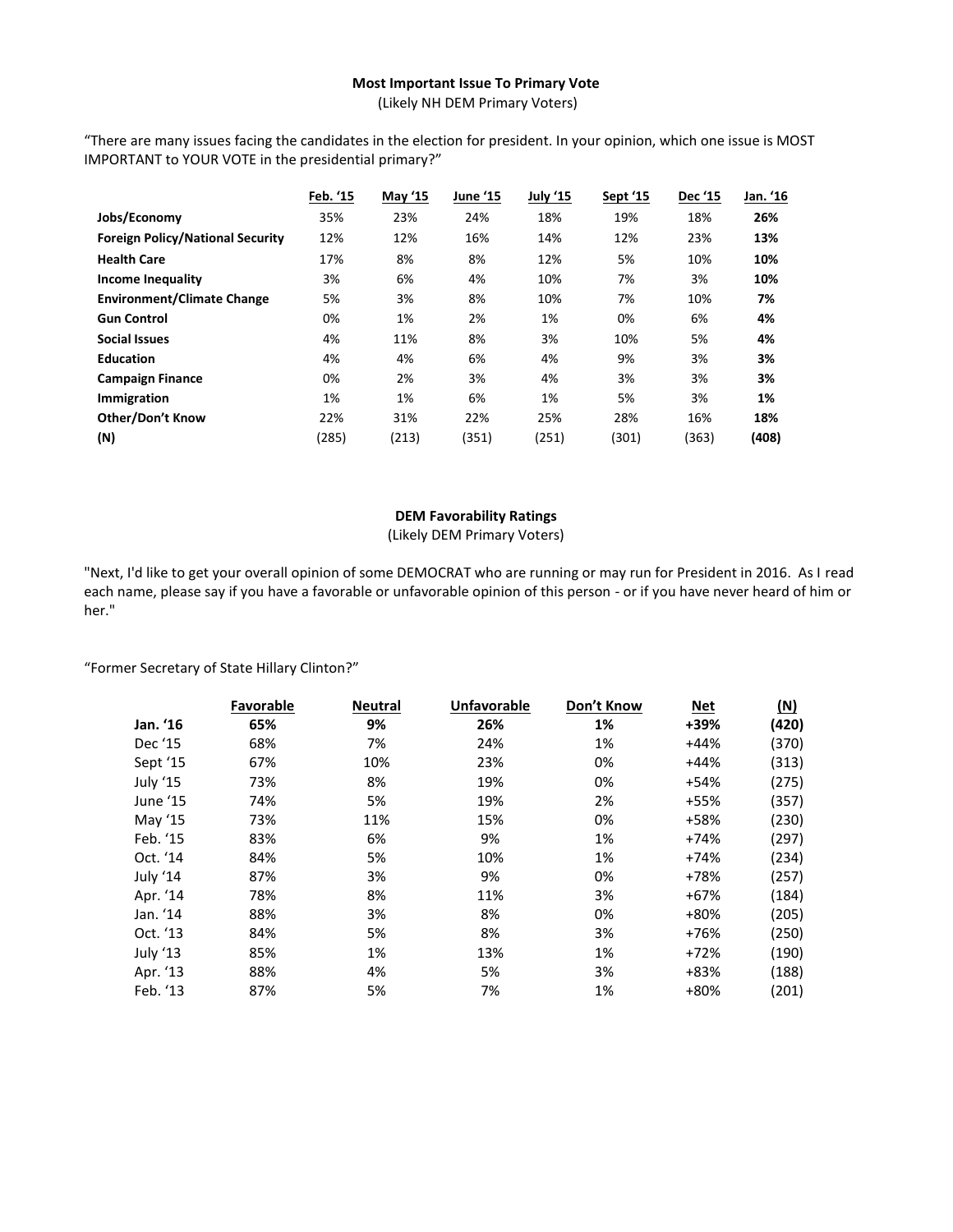## "Former Maryland Governor Martin O'Malley?"

|          | Favorable | <b>Neutral</b> | <b>Unfavorable</b> | Don't Know | <b>Net</b> | (M)   |
|----------|-----------|----------------|--------------------|------------|------------|-------|
| Jan. '16 | 26%       | 18%            | 27%                | 29%        | $-1%$      | (420) |
| Dec '15  | 26%       | 20%            | 20%                | 34%        | $+6%$      | (370) |
| Sept '15 | 22%       | 18%            | 14%                | 45%        | $+8%$      | (313) |
| July '15 | 18%       | 10%            | 12%                | 60%        | $+6%$      | (274) |
| June '15 | 16%       | 11%            | 12%                | 61%        | $+4%$      | (357) |
| May '15  | 10%       | 22%            | 10%                | 58%        | 0%         | (230) |
| Feb. '15 | 11%       | 8%             | 6%                 | 75%        | $+5%$      | (297) |
| Oct. '14 | 8%        | 4%             | 4%                 | 83%        | $+4%$      | (234) |
| July '14 | 9%        | 2%             | 8%                 | 80%        | $+1%$      | (257) |
| Apr. '14 | 10%       | 4%             | 5%                 | 81%        | $+5%$      | (184) |
| Jan. '14 | 9%        | 10%            | 8%                 | 73%        | $+1%$      | (205) |
| Oct. '13 | 5%        | 4%             | 7%                 | 85%        | $-2%$      | (252) |
| July '13 | 8%        | 9%             | 5%                 | 79%        | $+3%$      | (190) |
| Apr. '13 | 8%        | 7%             | 5%                 | 79%        | $+3%$      | (188) |
| Feb. '13 | 9%        | 4%             | 6%                 | 80%        | $+3%$      | (201) |

## "Vermont Senator Bernie Sanders?"

|          | Favorable | <b>Neutral</b> | <b>Unfavorable</b> | Don't Know | <b>Net</b> | (N)   |
|----------|-----------|----------------|--------------------|------------|------------|-------|
| Jan. '16 | 91%       | 2%             | 7%                 | 1%         | +84%       | (420) |
| Dec '15  | 83%       | 4%             | 9%                 | 4%         | $+74%$     | (370) |
| Sept '15 | 78%       | 8%             | 11%                | 3%         | $+67%$     | (313) |
| July '15 | 69%       | 4%             | 10%                | 16%        | +59%       | (276) |
| June '15 | 66%       | 8%             | 11%                | 16%        | +55%       | (357) |
| May '15  | 45%       | 16%            | 11%                | 28%        | $+34%$     | (230) |
| Feb. '15 | 44%       | 9%             | 10%                | 37%        | $+34%$     | (297) |
| Oct. '14 | 39%       | 7%             | 9%                 | 45%        | $+30%$     | (234) |
| July '14 | 37%       | 2%             | 10%                | 51%        | $+27%$     | (257) |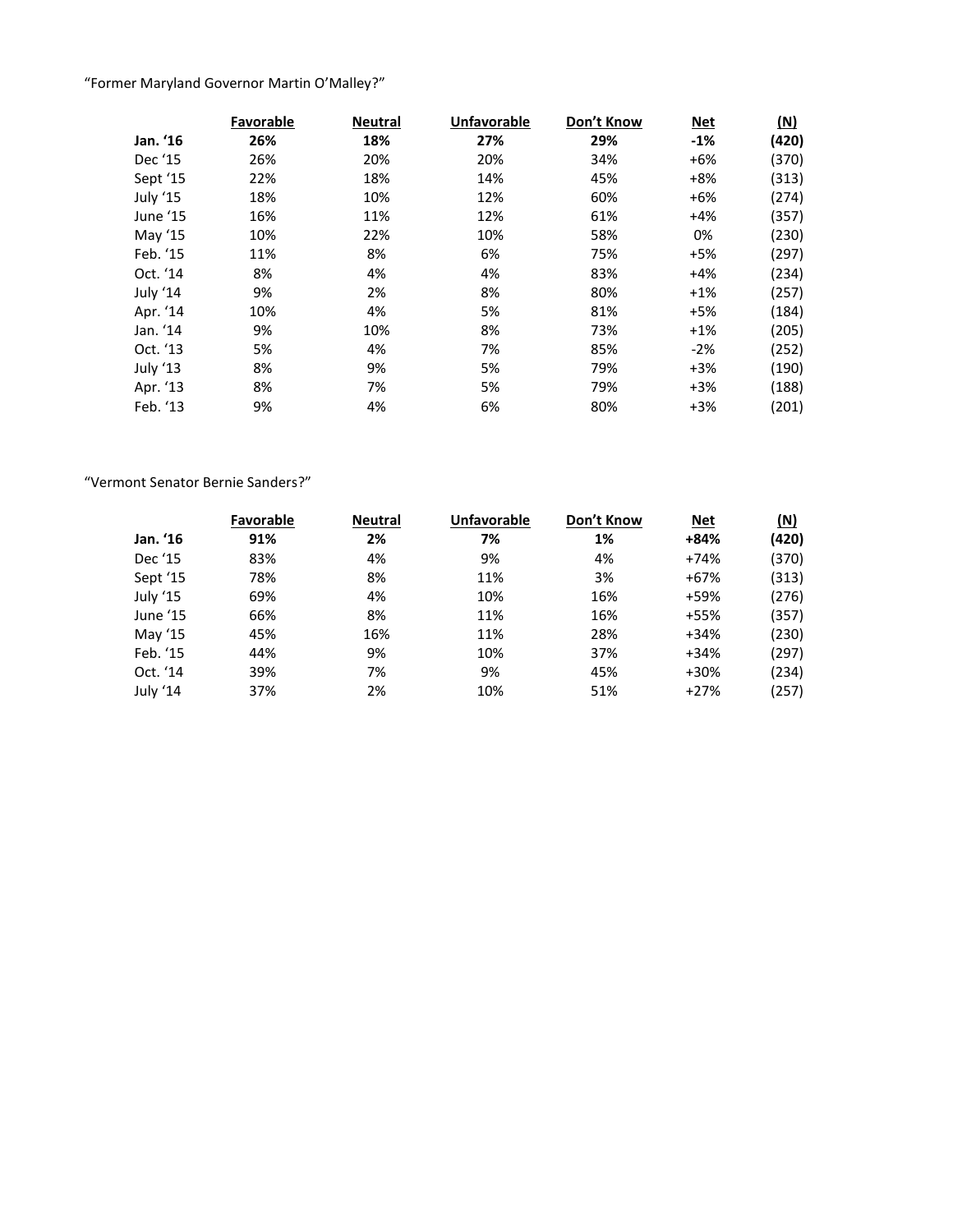## **Favorability Rating – Hillary Clinton (Likely 2016 DEM Primary Voters)**

|                                   | Favorable | <b>Neutral</b> | Unfavorable | Don't Know | (M) |
|-----------------------------------|-----------|----------------|-------------|------------|-----|
| LIKELY NH DEM PRIMARY VOTERS      | 65%       | 9%             | 26%         | 1%         | 420 |
| <b>Registered Democrat</b>        | 76%       | 7%             | 16%         | 0%         | 218 |
| Registered Undeclared             | 52%       | 10%            | 37%         | 1%         | 202 |
| Democrat                          | 69%       | 9%             | 22%         | 0%         | 367 |
| Independent                       | 41%       | 9%             | 47%         | 2%         | 33  |
| Republican                        | 20%       | 0%             | 80%         | 0%         | 18  |
| Liberal                           | 66%       | 8%             | 26%         | 1%         | 200 |
| Moderate                          | 64%       | 8%             | 28%         | 0%         | 172 |
| Conservative                      | 56%       | 14%            | 29%         | 0%         | 23  |
| Voted in 2008 & 2012 NH Primaries | 73%       | 5%             | 21%         | 0%         | 282 |
| Voted in 2008 or 2012 NH Primary  | 58%       | 20%            | 21%         | 0%         | 64  |
| Did Not Vote in Either NH Primary | 37%       | 11%            | 50%         | 2%         | 74  |
| Union household                   | 68%       | 10%            | 21%         | 0%         | 48  |
| Non-union                         | 65%       | 8%             | 26%         | 1%         | 364 |
| <b>Read Union Leader</b>          | 59%       | 13%            | 26%         | 2%         | 68  |
| <b>Read Boston Globe</b>          | 64%       | 12%            | 22%         | 2%         | 78  |
| Read Local Newspapers             | 72%       | 7%             | 21%         | 0%         | 152 |
| Watch WMUR                        | 70%       | 8%             | 22%         | 0%         | 219 |
| Listen to NHPR                    | 70%       | 6%             | 23%         | 1%         | 209 |
| 18 to 34                          | 42%       | 14%            | 43%         | 1%         | 113 |
| 35 to 49                          | 65%       | 8%             | 27%         | 0%         | 91  |
| 50 to 64                          | 78%       | 4%             | 17%         | 1%         | 119 |
| 65 and over                       | 76%       | 6%             | 17%         | 0%         | 83  |
| Male                              | 53%       | 9%             | 37%         | 1%         | 179 |
| Female                            | 73%       | 8%             | 18%         | 0%         | 241 |
| High school or less               | 53%       | 6%             | 40%         | 0%         | 64  |
| Some college                      | 59%       | 15%            | 25%         | 1%         | 76  |
| College graduate                  | 66%       | 7%             | 26%         | 1%         | 173 |
| Post-graduate                     | 72%       | 8%             | 20%         | 0%         | 107 |
| Attend services 1 or more a week  | 69%       | 10%            | 21%         | 0%         | 63  |
| 1-2 times a month                 | 69%       | 3%             | 28%         | 0%         | 27  |
| Less often                        | 67%       | 6%             | 25%         | 2%         | 118 |
| Never                             | 61%       | 10%            | 30%         | 0%         | 204 |
| North Country                     | 64%       | 2%             | 33%         | 2%         | 49  |
| Central / Lakes                   | 55%       | 10%            | 35%         | 0%         | 73  |
| <b>Connecticut Valley</b>         | 63%       | 11%            | 25%         | 0%         | 66  |
| Mass Border                       | 72%       | 4%             | 22%         | 2%         | 86  |
| Seacoast                          | 64%       | 12%            | 24%         | 0%         | 88  |
| Manchester Area                   | 68%       | 11%            | 21%         | 0%         | 58  |
| First Cong. Dist.                 | 65%       | 9%             | 26%         | 1%         | 227 |
| Second Cong. Dist.                | 64%       | 8%             | 27%         | 0%         | 193 |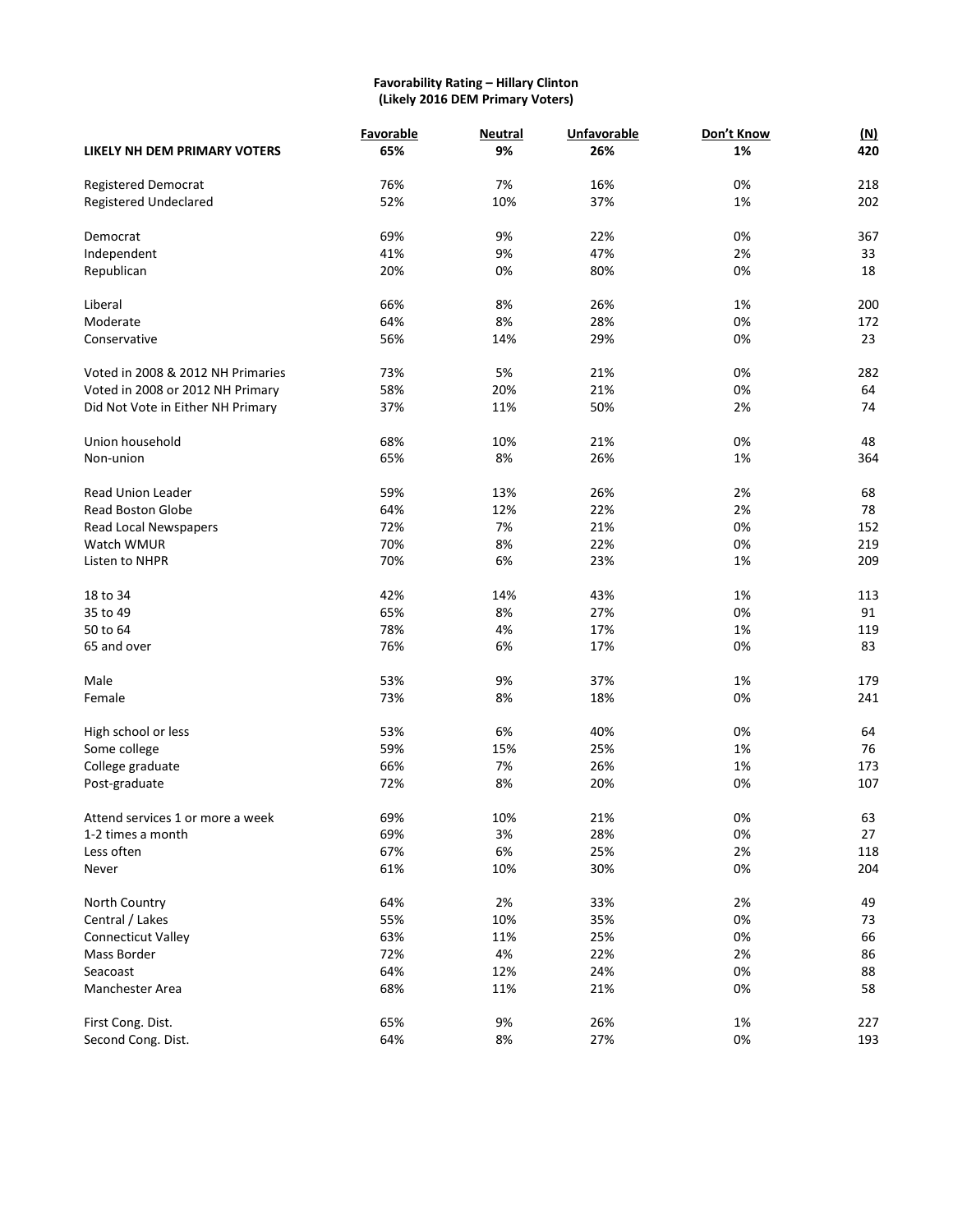#### **Favorability Rating – Martin O'Malley (Likely 2016 DEM Primary Voters)**

|                                   | Favorable | <b>Neutral</b> | Unfavorable | Don't Know | <u>(N)</u> |
|-----------------------------------|-----------|----------------|-------------|------------|------------|
| LIKELY NH DEM PRIMARY VOTERS      | 26%       | 18%            | 27%         | 29%        | 420        |
| <b>Registered Democrat</b>        | 35%       | 16%            | 26%         | 23%        | 218        |
| Registered Undeclared             | 18%       | 19%            | 28%         | 35%        | 201        |
| Democrat                          | 28%       | 19%            | 26%         | 28%        | 367        |
| Independent                       | 15%       | 10%            | 44%         | 31%        | 33         |
| Republican                        | 12%       | 19%            | 22%         | 48%        | 18         |
| Liberal                           | 33%       | 19%            | 24%         | 24%        | 200        |
| Moderate                          | 24%       | 19%            | 27%         | 30%        | 171        |
| Conservative                      | 0%        | 8%             | 35%         | 57%        | 23         |
| Voted in 2008 & 2012 NH Primaries | 32%       | 18%            | 26%         | 24%        | 282        |
| Voted in 2008 or 2012 NH Primary  | 14%       | 17%            | 23%         | 46%        | 64         |
| Did Not Vote in Either NH Primary | 17%       | 17%            | 34%         | 32%        | 74         |
| Union household                   | 27%       | 17%            | 23%         | 32%        | 48         |
| Non-union                         | 26%       | 18%            | 27%         | 28%        | 363        |
| Read Union Leader                 | 28%       | 16%            | 33%         | 23%        | 68         |
| <b>Read Boston Globe</b>          | 37%       | 18%            | 23%         | 22%        | 78         |
| Read Local Newspapers             | 36%       | 15%            | 29%         | 19%        | 152        |
| Watch WMUR                        | 24%       | 18%            | 32%         | 26%        | 219        |
| Listen to NHPR                    | 36%       | 18%            | 25%         | 21%        | 208        |
| 18 to 34                          | 18%       | 23%            | 28%         | 30%        | 113        |
| 35 to 49                          | 20%       | 19%            | 29%         | 32%        | 91         |
| 50 to 64                          | 37%       | 14%            | 25%         | 24%        | 119        |
| 65 and over                       | 31%       | 13%            | 26%         | 30%        | 83         |
| Male                              | 29%       | 17%            | 31%         | 23%        | 178        |
| Female                            | 25%       | 18%            | 24%         | 33%        | 241        |
| High school or less               | 19%       | 5%             | 33%         | 43%        | 64         |
| Some college                      | 12%       | 19%            | 36%         | 33%        | 76         |
| College graduate                  | 29%       | 19%            | 23%         | 29%        | 173        |
| Post-graduate                     | 36%       | 23%            | 23%         | 18%        | 106        |
| Attend services 1 or more a week  | 24%       | 15%            | 32%         | 29%        | 63         |
| 1-2 times a month                 | 43%       | 16%            | 15%         | 26%        | 27         |
| Less often                        | 28%       | 18%            | 32%         | 22%        | 118        |
| Never                             | 24%       | 19%            | 24%         | 33%        | 203        |
| North Country                     | 26%       | 17%            | 28%         | 29%        | 49         |
| Central / Lakes                   | 31%       | 21%            | 25%         | 23%        | 73         |
| <b>Connecticut Valley</b>         | 27%       | 22%            | 29%         | 22%        | 65         |
| Mass Border                       | 28%       | 17%            | 25%         | 31%        | 86         |
| Seacoast                          | 23%       | 18%            | 27%         | 33%        | 88         |
| Manchester Area                   | 24%       | 13%            | 28%         | 34%        | 58         |
| First Cong. Dist.                 | 24%       | 16%            | 27%         | 34%        | 227        |
| Second Cong. Dist.                | 30%       | 20%            | 27%         | 23%        | 193        |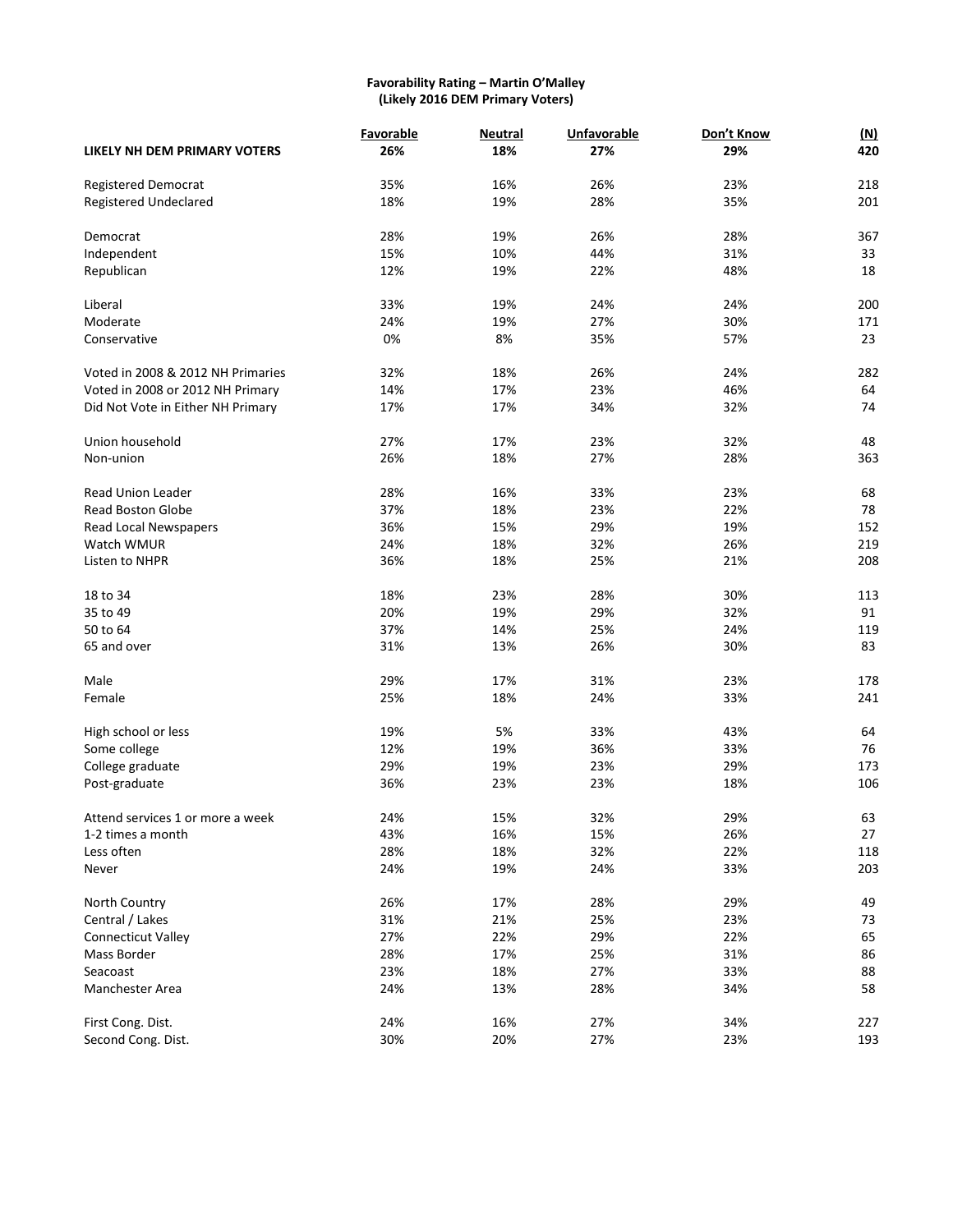#### **Favorability Rating – Bernie Sanders (Likely 2016 DEM Primary Voters)**

|                                   | Favorable | <b>Neutral</b> | <b>Unfavorable</b> | Don't Know | (M) |
|-----------------------------------|-----------|----------------|--------------------|------------|-----|
| LIKELY NH DEM PRIMARY VOTERS      | 91%       | 2%             | 7%                 | 1%         | 420 |
| <b>Registered Democrat</b>        | 88%       | 3%             | 8%                 | 1%         | 218 |
| Registered Undeclared             | 94%       | 1%             | 6%                 | 0%         | 202 |
| Democrat                          | 91%       | 2%             | 6%                 | 1%         | 367 |
| Independent                       | 87%       | 2%             | 8%                 | 2%         | 33  |
| Republican                        | 80%       | 0%             | 20%                | 0%         | 18  |
| Liberal                           | 94%       | 1%             | 5%                 | 0%         | 200 |
| Moderate                          | 87%       | 4%             | 8%                 | 1%         | 172 |
| Conservative                      | 89%       | 0%             | 11%                | 0%         | 23  |
| Voted in 2008 & 2012 NH Primaries | 89%       | 3%             | 7%                 | 1%         | 282 |
| Voted in 2008 or 2012 NH Primary  | 90%       | 1%             | 9%                 | 0%         | 64  |
| Did Not Vote in Either NH Primary | 98%       | 0%             | 2%                 | 0%         | 74  |
| Union household                   | 92%       | 0%             | 8%                 | 0%         | 48  |
| Non-union                         | 90%       | 2%             | 7%                 | 1%         | 364 |
| <b>Read Union Leader</b>          | 83%       | 1%             | 14%                | 1%         | 68  |
| <b>Read Boston Globe</b>          | 92%       | 1%             | 7%                 | 0%         | 78  |
| Read Local Newspapers             | 90%       | 3%             | 6%                 | 0%         | 152 |
| Watch WMUR                        | 89%       | 3%             | 8%                 | 1%         | 219 |
| Listen to NHPR                    | 92%       | 2%             | 6%                 | 0%         | 209 |
| 18 to 34                          | 96%       | 0%             | 4%                 | 0%         | 113 |
| 35 to 49                          | 91%       | 1%             | 8%                 | 0%         | 91  |
| 50 to 64                          | 88%       | 4%             | 6%                 | 2%         | 119 |
| 65 and over                       | 85%       | 2%             | 12%                | 1%         | 83  |
| Male                              | 94%       | 1%             | 4%                 | 1%         | 179 |
| Female                            | 88%       | 3%             | 9%                 | 1%         | 241 |
| High school or less               | 88%       | 3%             | 8%                 | 0%         | 64  |
| Some college                      | 90%       | 1%             | 5%                 | 3%         | 76  |
| College graduate                  | 90%       | 2%             | 7%                 | 0%         | 173 |
| Post-graduate                     | 92%       | 2%             | 6%                 | 0%         | 107 |
| Attend services 1 or more a week  | 84%       | 3%             | 12%                | 1%         | 63  |
| 1-2 times a month                 | 95%       | 3%             | 0%                 | 2%         | 27  |
| Less often                        | 86%       | 2%             | 11%                | 1%         | 118 |
| Never                             | 95%       | 1%             | 4%                 | 0%         | 204 |
| North Country                     | 92%       | 0%             | 7%                 | 2%         | 49  |
| Central / Lakes                   | 90%       | 3%             | 7%                 | 0%         | 73  |
| <b>Connecticut Valley</b>         | 98%       | 0%             | 2%                 | 0%         | 66  |
| Mass Border                       | 93%       | 0%             | 5%                 | 1%         | 86  |
| Seacoast                          | 84%       | 5%             | 11%                | 0%         | 88  |
| Manchester Area                   | 88%       | 3%             | 7%                 | 2%         | 58  |
| First Cong. Dist.                 | 88%       | 3%             | 9%                 | 0%         | 227 |
| Second Cong. Dist.                | 94%       | $1\%$          | 4%                 | $1\%$      | 193 |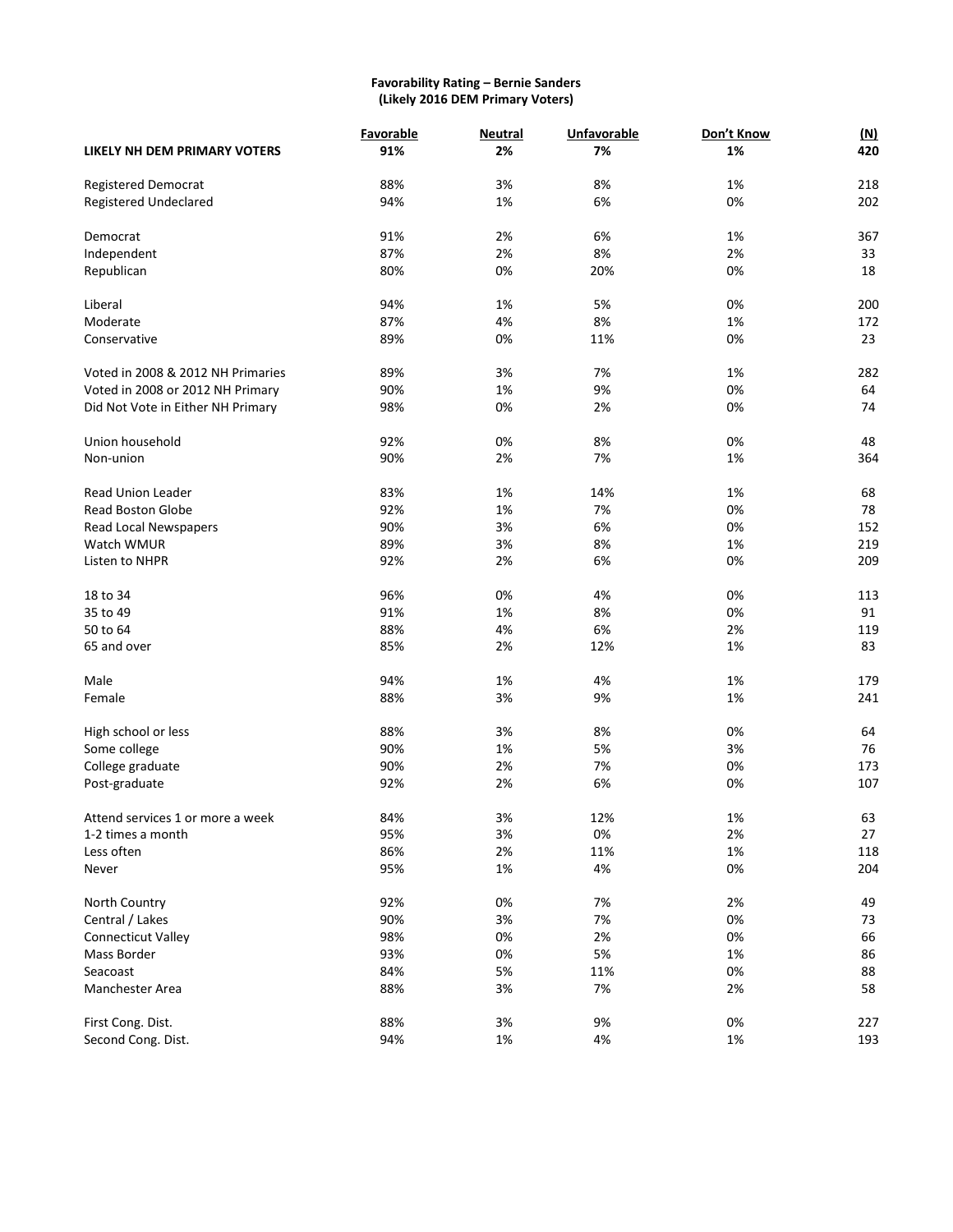## **Decided 2016 DEM Primary Vote (Likely 2016 DEM Primary Voters)**

|                                   | Def.           | Leaning                | <b>Still Trying</b> |            |
|-----------------------------------|----------------|------------------------|---------------------|------------|
|                                   | <b>Decided</b> | <b>Towards Someone</b> | <b>To Decide</b>    | <u>(N)</u> |
| LIKELY NH DEM PRIMARY VOTERS      | 52%            | 23%                    | 26%                 | 420        |
| <b>Registered Democrat</b>        | 54%            | 23%                    | 23%                 | 218        |
| <b>Registered Undeclared</b>      | 49%            | 22%                    | 29%                 | 202        |
| Democrat                          | 52%            | 23%                    | 25%                 | 366        |
| Independent                       | 48%            | 20%                    | 31%                 | 33         |
| Republican                        | 43%            | 19%                    | 38%                 | 18         |
| Liberal                           | 62%            | 24%                    | 15%                 | 200        |
| Moderate                          | 43%            | 21%                    | 36%                 | 171        |
| Conservative                      | 36%            | 23%                    | 41%                 | 23         |
| <b>Clinton Supporter</b>          | 54%            | 21%                    | 25%                 | 137        |
| O'Malley Supporter                | 25%            | 0%                     | 75%                 | 5          |
| Sanders Supporter                 | 55%            | 26%                    | 19%                 | 250        |
| Undecided                         | 0%             | 6%                     | 94%                 | 23         |
| Voted in 2008 & 2012 NH Primaries | 52%            | 23%                    | 25%                 | 282        |
| Voted in 2008 or 2012 NH Primary  | 49%            | 21%                    | 30%                 | 64         |
| Did Not Vote in Either NH Primary | 53%            | 24%                    | 24%                 | 74         |
| Union household                   | 34%            | 36%                    | 30%                 | 48         |
| Non-union                         | 55%            | 20%                    | 25%                 | 363        |
| <b>Read Union Leader</b>          | 51%            | 15%                    | 34%                 | 67         |
| <b>Read Boston Globe</b>          | 52%            | 28%                    | 20%                 | 78         |
| Read Local Newspapers             | 47%            | 23%                    | 30%                 | 151        |
| Watch WMUR                        | 47%            | 23%                    | 30%                 | 218        |
| Listen to NHPR                    | 54%            | 20%                    | 26%                 | 208        |
| 18 to 34                          | 51%            | 26%                    | 23%                 | 113        |
| 35 to 49                          | 51%            | 22%                    | 26%                 | 91         |
| 50 to 64                          | 50%            | 21%                    | 29%                 | 119        |
| 65 and over                       | 56%            | 19%                    | 25%                 | 83         |
| Male                              | 56%            | 22%                    | 22%                 | 178        |
| Female                            | 48%            | 23%                    | 29%                 | 241        |
| High school or less               | 55%            | 21%                    | 24%                 | 64         |
| Some college                      | 48%            | 26%                    | 26%                 | 76         |
| College graduate                  | 51%            | 20%                    | 29%                 | 173        |
| Post-graduate                     | 54%            | 25%                    | 21%                 | 106        |
| Attend services 1 or more a week  | 45%            | 28%                    | 28%                 | 63         |
| 1-2 times a month                 | 55%            | 7%                     | 38%                 | 27         |
| Less often                        | 42%            | 27%                    | 31%                 | 118        |
| Never                             | 59%            | 21%                    | 21%                 | 204        |
| North Country                     | 49%            | 20%                    | 31%                 | 49         |
| Central / Lakes                   | 45%            | 24%                    | 31%                 | 73         |
| Connecticut Valley                | 58%            | 24%                    | 18%                 | 66         |
| Mass Border                       | 49%            | 18%                    | 33%                 | 86         |
| Seacoast                          | 55%            | 26%                    | 20%                 | 87         |
| Manchester Area                   | 54%            | 24%                    | 22%                 | 58         |
| First Cong. Dist.                 | 52%            | 23%                    | 25%                 | 226        |
| Second Cong. Dist.                | 51%            | 22%                    | 27%                 | 193        |
|                                   |                |                        |                     |            |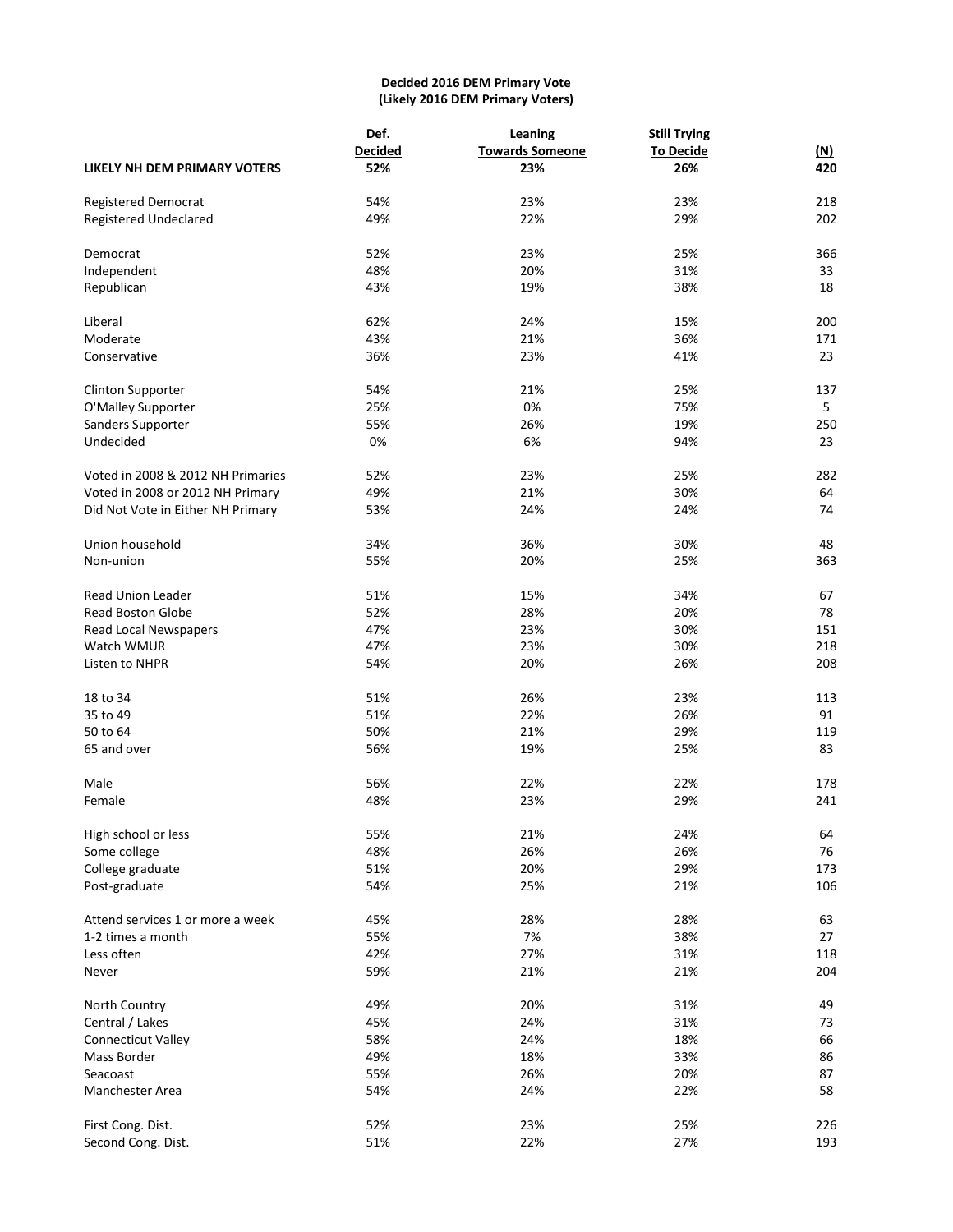## **DEM 2016 Primary Support (Likely 2016 DEM Primary Voters)**

|                                   | <b>Bernie</b>  | <b>Hillary</b> | <b>Martin</b> | Someone |                  |        |
|-----------------------------------|----------------|----------------|---------------|---------|------------------|--------|
|                                   | <b>Sanders</b> | Clinton        | O'Malley      | Else    | <b>Undecided</b> | $(M=)$ |
| LIKELY NH DEM PRIMARY VOTERS      | 60%            | 33%            | 1%            | 0%      | 6%               | 417    |
| <b>Registered Democrat</b>        | 50%            | 41%            | 2%            | 0%      | 7%               | 217    |
| <b>Registered Undeclared</b>      | 70%            | 25%            | 0%            | 0%      | 5%               | 200    |
| Democrat                          | 58%            | 36%            | 1%            | 0%      | 6%               | 366    |
| Independent                       | 75%            | 15%            | 0%            | 0%      | 10%              | 31     |
| Republican                        | 79%            | 8%             | 8%            | 5%      | 0%               | 18     |
| Liberal                           | 65%            | 30%            | 0%            | 0%      | 5%               | 198    |
| Moderate                          | 57%            | 34%            | 3%            | 0%      | 6%               | 171    |
| Conservative                      | 58%            | 34%            | 0%            | 4%      | 4%               | 23     |
| Voted in 2008 & 2012 NH Primaries | 55%            | 36%            | 1%            | 0%      | 7%               | 281    |
| Voted in 2008 or 2012 NH Primary  | 64%            | 31%            | 0%            | 0%      | 4%               | 63     |
| Did Not Vote in Either NH Primary | 76%            | 22%            | 1%            | 0%      | 2%               | 74     |
| Union household                   | 62%            | 35%            | 1%            | 0%      | 2%               | 48     |
| Non-union                         | 59%            | 33%            | 1%            | 0%      | 6%               | 361    |
| <b>Read Union Leader</b>          | 63%            | 30%            | 2%            | 0%      | 5%               | 67     |
| <b>Read Boston Globe</b>          | 63%            | 29%            | 3%            | 0%      | 4%               | 77     |
| Read Local Newspapers             | 54%            | 36%            | 1%            | 1%      | 8%               | 151    |
| Watch WMUR                        | 56%            | 36%            | 2%            | 0%      | 6%               | 218    |
| Listen to NHPR                    | 57%            | 33%            | 2%            | 0%      | 8%               | 208    |
| 18 to 34                          | 81%            | 17%            | 0%            | 0%      | 2%               | 111    |
| 35 to 49                          | 60%            | 36%            | 2%            | 1%      | 1%               | 91     |
| 50 to 64                          | 50%            | 41%            | 1%            | 0%      | 8%               | 119    |
| 65 and over                       | 44%            | 42%            | 3%            | 0%      | 11%              | 82     |
| Male                              | 70%            | 26%            | 0%            | 1%      | 3%               | 177    |
| Female                            | 52%            | 38%            | 2%            | 0%      | 8%               | 240    |
| High school or less               | 58%            | 37%            | 0%            | 2%      | 3%               | 62     |
| Some college                      | 65%            | 29%            | 0%            | 0%      | 5%               | 76     |
| College graduate                  | 62%            | 31%            | 2%            | 0%      | 6%               | 172    |
| Post-graduate                     | 54%            | 36%            | 2%            | 0%      | 7%               | 107    |
| Attend services 1 or more a week  | 49%            | 40%            | 5%            | 0%      | 6%               | 63     |
| 1-2 times a month                 | 73%            | 22%            | 0%            | 0%      | 5%               | 27     |
| Less often                        | 53%            | 36%            | 1%            | 0%      | 11%              | 118    |
| Never                             | 66%            | 31%            | 0%            | 0%      | 2%               | 202    |
| North Country                     | 74%            | 17%            | 0%            | 0%      | 9%               | 49     |
| Central / Lakes                   | 61%            | 28%            | 2%            | 0%      | 9%               | 73     |
| <b>Connecticut Valley</b>         | 65%            | 28%            | 3%            | 0%      | 5%               | 65     |
| Mass Border                       | 53%            | 41%            | 1%            | 0%      | 5%               | 85     |
| Seacoast                          | 54%            | 40%            | 1%            | 1%      | 4%               | 87     |
| Manchester Area                   | 61%            | 35%            | 0%            | 0%      | 4%               | 58     |
| First Cong. Dist.                 | 58%            | 36%            | 1%            | 0%      | 4%               | 225    |
| Second Cong. Dist.                | 62%            | 29%            | 1%            | 0%      | 8%               | 192    |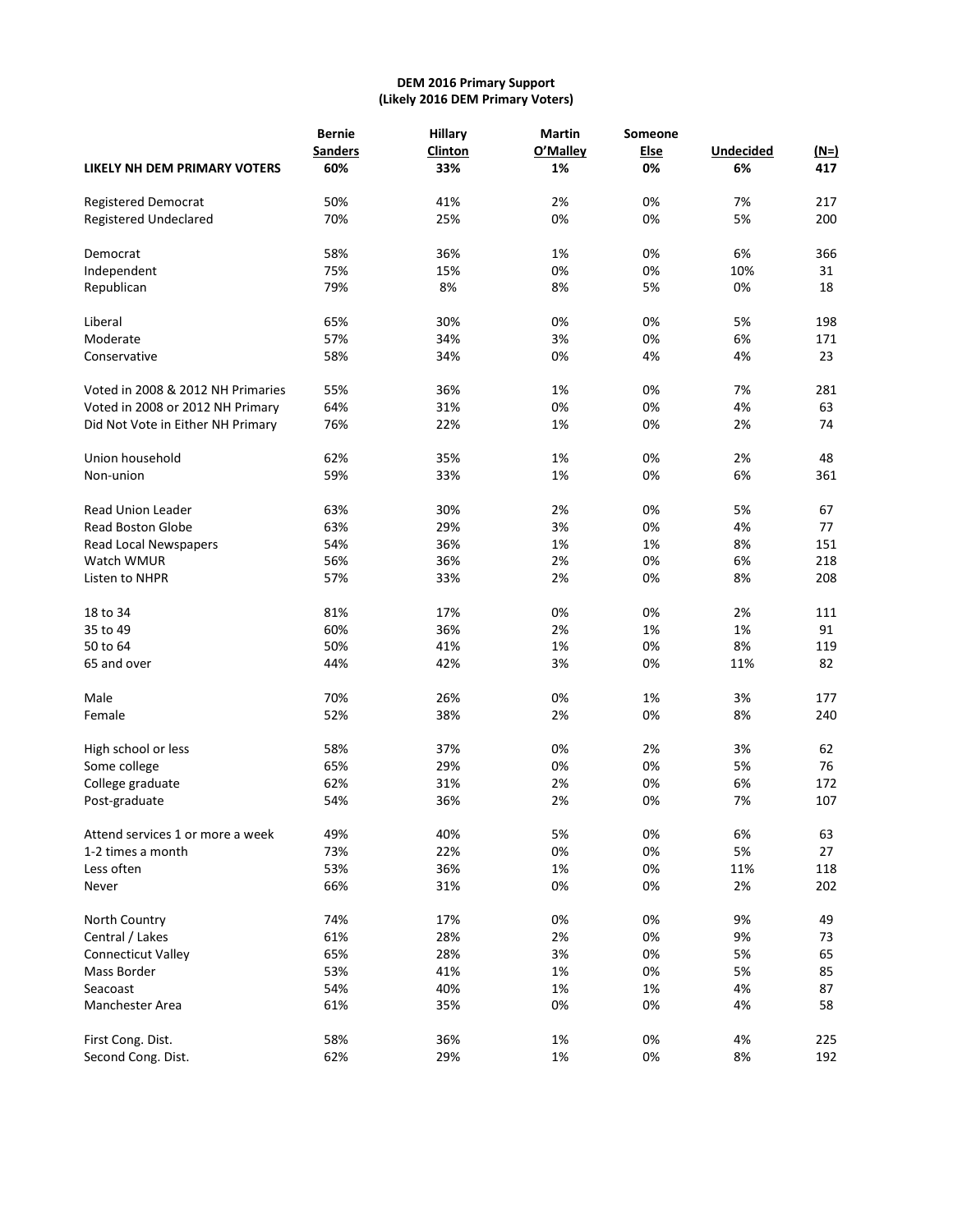## **DEM 2016 Primary – Second Choice (Likely 2016 DEM Primary Voters)**

|                                   | <b>Hillary</b> | <b>Bernie</b>  | <b>Martin</b> | Someone     | <b>No Second</b> |                  |             |
|-----------------------------------|----------------|----------------|---------------|-------------|------------------|------------------|-------------|
|                                   | Clinton        | <b>Sanders</b> | O'Malley      | <b>Else</b> | Choice           | <b>Undecided</b> | <u>(N=)</u> |
| LIKELY NH DEM PRIMARY VOTERS      | 39%            | 27%            | 10%           | 7%          | 5%               | 12%              | 392         |
| <b>Registered Democrat</b>        | 41%            | 34%            | 9%            | 5%          | 3%               | 8%               | 203         |
| <b>Registered Undeclared</b>      | 36%            | 20%            | 11%           | 8%          | 8%               | 17%              | 189         |
| Democrat                          | 41%            | 30%            | 10%           | 3%          | 3%               | 12%              | 345         |
| Independent                       | 21%            | 7%             | 16%           | 24%         | 24%              | 8%               | 28          |
| Republican                        | 20%            | 5%             | 11%           | 41%         | 7%               | 15%              | 18          |
| Liberal                           | 47%            | 24%            | 9%            | 5%          | 4%               | 11%              | 188         |
| Moderate                          | 31%            | 29%            | 11%           | 10%         | 6%               | 13%              | 159         |
| Conservative                      | 29%            | 29%            | 12%           | 4%          | 7%               | 19%              | 22          |
| <b>Clinton Supporter</b>          | 0%             | 77%            | 4%            | 3%          | 3%               | 13%              | 136         |
| O'Malley Supporter                | 25%            | 14%            | 0%            | 62%         | 0%               | 0%               | 5           |
| Sanders Supporter                 | 60%            | 0%             | 14%           | 7%          | 6%               | 12%              | 250         |
| Voted in 2008 & 2012 NH Primaries | 38%            | 29%            | 10%           | 7%          | 4%               | 11%              | 259         |
| Voted in 2008 or 2012 NH Primary  | 45%            | 25%            | 8%            | 5%          | 5%               | 11%              | 60          |
| Did Not Vote in Either NH Primary | 35%            | 22%            | 13%           | 5%          | 7%               | 18%              | 73          |
| Union household                   | 41%            | 27%            | 6%            | 6%          | 6%               | 14%              | 48          |
| Non-union                         | 38%            | 28%            | 11%           | 7%          | 5%               | 11%              | 337         |
| <b>Read Union Leader</b>          | 38%            | 15%            | 7%            | 13%         | 9%               | 19%              | 64          |
| <b>Read Boston Globe</b>          | 44%            | 20%            | 9%            | 9%          | 9%               | 9%               | 74          |
| Read Local Newspapers             | 42%            | 32%            | 9%            | 4%          | 2%               | 10%              | 139         |
| Watch WMUR                        | 39%            | 29%            | 9%            | 5%          | 5%               | 13%              | 204         |
| Listen to NHPR                    | 38%            | 28%            | 12%           | 7%          | 7%               | 8%               | 190         |
| 18 to 34                          | 43%            | 15%            | 13%           | 6%          | 9%               | 16%              | 107         |
| 35 to 49                          | 41%            | 31%            | 5%            | 8%          | 2%               | 14%              | 89          |
| 50 to 64                          | 38%            | 34%            | 10%           | 7%          | 3%               | 8%               | 109         |
| 65 and over                       | 31%            | 34%            | 11%           | 6%          | 8%               | 11%              | 73          |
| Male                              | 39%            | 23%            | 12%           | 9%          | 7%               | 10%              | 171         |
| Female                            | 38%            | 31%            | 8%            | 5%          | 4%               | 14%              | 221         |
| High school or less               | 34%            | 31%            | 10%           | 2%          | 3%               | 19%              | 61          |
| Some college                      | 40%            | 22%            | 6%            | 8%          | 9%               | 16%              | 72          |
| College graduate                  | 41%            | 25%            | 9%            | 7%          | 5%               | 13%              | 160         |
| Post-graduate                     | 37%            | 32%            | 16%           | 7%          | 3%               | 5%               | 99          |
| Attend services 1 or more a week  | 34%            | 33%            | 12%           | 8%          | 7%               | 6%               | 59          |
| 1-2 times a month                 | 54%            | 11%            | 13%           | 3%          | 5%               | 13%              | 26          |
| Less often                        | 33%            | 29%            | 10%           | 10%         | 7%               | 11%              | 105         |
| Never                             | 40%            | 27%            | 9%            | 5%          | 4%               | 15%              | 196         |
| North Country                     | 51%            | 12%            | 12%           | 9%          | 12%              | 4%               | 45          |
| Central / Lakes                   | 37%            | 25%            | 21%           | 2%          | 5%               | 9%               | 66          |
| <b>Connecticut Valley</b>         | 44%            | 26%            | 9%            | 7%          | 1%               | 14%              | 62          |
| Mass Border                       | 37%            | 32%            | 2%            | 8%          | 6%               | 14%              | 81          |
| Seacoast                          | 33%            | 36%            | 10%           | 6%          | 3%               | 13%              | 82          |
| Manchester Area                   | 36%            | 25%            | 8%            | 7%          | 8%               | 16%              | 56          |
| First Cong. Dist.                 | 37%            | 28%            | 9%            | 7%          | 5%               | 13%              | 215         |
| Second Cong. Dist.                | 41%            | 26%            | 11%           | 6%          | 5%               | 11%              | 176         |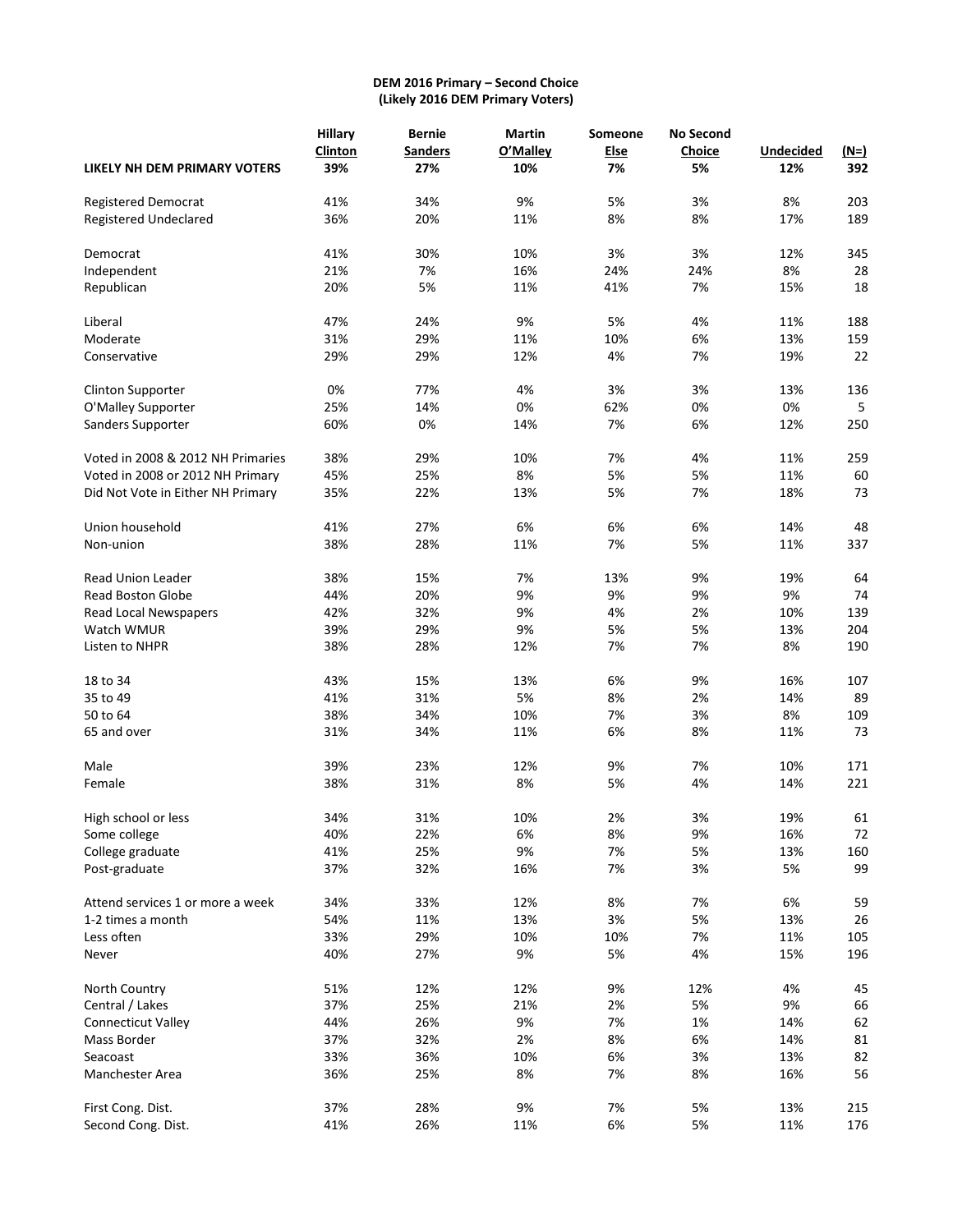## **DEM 2016 Primary – Would NOT Support (Likely 2016 DEM Primary Voters)**

|                                   | <b>Martin</b> | <b>Hillary</b> | <b>Bernie</b>  | Someone | All               | Don't |        |
|-----------------------------------|---------------|----------------|----------------|---------|-------------------|-------|--------|
|                                   | O'Malley      | Clinton        | <b>Sanders</b> | Else    | <b>Acceptable</b> | Know  | $(M=)$ |
| LIKELY NH DEM PRIMARY VOTERS      | 26%           | 14%            | 4%             | 2%      | 42%               | 13%   | 415    |
| <b>Registered Democrat</b>        | 26%           | 8%             | 4%             | 1%      | 50%               | 11%   | 216    |
| <b>Registered Undeclared</b>      | 25%           | 20%            | 3%             | 2%      | 35%               | 15%   | 200    |
| Democrat                          | 27%           | 10%            | 4%             | 2%      | 45%               | 13%   | 363    |
| Independent                       | 17%           | 38%            | 2%             | 0%      | 35%               | 9%    | 33     |
| Republican                        | 8%            | 49%            | 8%             | 0%      | 15%               | 21%   | 18     |
| Liberal                           | 26%           | 11%            | 3%             | 1%      | 48%               | 11%   | 199    |
| Moderate                          | 24%           | 18%            | 5%             | 3%      | 39%               | 12%   | 169    |
| Conservative                      | 34%           | 18%            | 4%             | 0%      | 17%               | 27%   | 22     |
| <b>Clinton Supporter</b>          | 34%           | 0%             | 9%             | 2%      | 44%               | 11%   | 136    |
| O'Malley Supporter                | 0%            | 0%             | 44%            | 0%      | 38%               | 18%   | 5      |
| Sanders Supporter                 | 21%           | 23%            | 0%             | 1%      | 42%               | 13%   | 247    |
| Undecided                         | 33%           | 0%             | 0%             | 4%      | 38%               | 25%   | 23     |
| Voted in 2008 & 2012 NH Primaries | 26%           | 12%            | 4%             | 1%      | 46%               | 11%   | 279    |
| Voted in 2008 or 2012 NH Primary  | 30%           | 10%            | 4%             | 2%      | 40%               | 14%   | 63     |
| Did Not Vote in Either NH Primary | 21%           | 26%            | 1%             | 2%      | 33%               | 17%   | 74     |
| Union household                   | 26%           | 11%            | 8%             | 0%      | 46%               | 9%    | 48     |
| Non-union                         | 26%           | 14%            | 3%             | 2%      | 42%               | 13%   | 359    |
| <b>Read Union Leader</b>          | 21%           | 17%            | 11%            | 0%      | 37%               | 15%   | 66     |
| <b>Read Boston Globe</b>          | 33%           | 13%            | 4%             | 0%      | 42%               | 8%    | 76     |
| <b>Read Local Newspapers</b>      | 24%           | 11%            | 4%             | 1%      | 49%               | 10%   | 149    |
| Watch WMUR                        | 31%           | 12%            | 4%             | 2%      | 42%               | 9%    | 217    |
| Listen to NHPR                    | 24%           | 11%            | 3%             | 2%      | 50%               | 10%   | 205    |
| 18 to 34                          | 21%           | 21%            | 2%             | 1%      | 40%               | 16%   | 112    |
| 35 to 49                          | 23%           | 14%            | 5%             | 3%      | 41%               | 14%   | 89     |
| 50 to 64                          | 24%           | 13%            | 4%             | 1%      | 48%               | 10%   | 117    |
| 65 and over                       | 39%           | 7%             | 5%             | 1%      | 39%               | 9%    | 83     |
| Male                              | 24%           | 19%            | 2%             | 2%      | 39%               | 14%   | 177    |
| Female                            | 27%           | 11%            | 5%             | 1%      | 45%               | 12%   | 239    |
| High school or less               | 30%           | 21%            | 3%             | 0%      | 25%               | 20%   | 63     |
| Some college                      | 25%           | 17%            | 4%             | 2%      | 42%               | 11%   | 74     |
| College graduate                  | 25%           | 13%            | 4%             | 1%      | 42%               | 15%   | 172    |
| Post-graduate                     | 25%           | 10%            | 3%             | 3%      | 54%               | 6%    | 106    |
| Attend services 1 or more a week  | 28%           | 8%             | 7%             | 1%      | 39%               | 16%   | 63     |
| 1-2 times a month                 | 34%           | 17%            | 0%             | 0%      | 48%               | 0%    | 25     |
| Less often                        | 26%           | 14%            | 7%             | 0%      | 42%               | 12%   | 117    |
| Never                             | 24%           | 16%            | 1%             | 3%      | 43%               | 14%   | 202    |
| North Country                     | 33%           | 15%            | 2%             | 5%      | 37%               | 9%    | 46     |
| Central / Lakes                   | 9%            | 19%            | 2%             | 0%      | 55%               | 15%   | 73     |
| <b>Connecticut Valley</b>         | 24%           | 14%            | 2%             | 2%      | 48%               | 10%   | 64     |
| Mass Border                       | 29%           | 9%             | 3%             | 0%      | 37%               | 21%   | 86     |
| Seacoast                          | 31%           | 14%            | 4%             | 3%      | 40%               | 9%    | 88     |
| Manchester Area                   | 29%           | 17%            | 7%             | 0%      | 37%               | 10%   | 58     |
| First Cong. Dist.                 | 29%           | 14%            | 6%             | 2%      | 39%               | 11%   | 225    |
| Second Cong. Dist.                | 22%           | 15%            | 1%             | 1%      | 47%               | 15%   | 190    |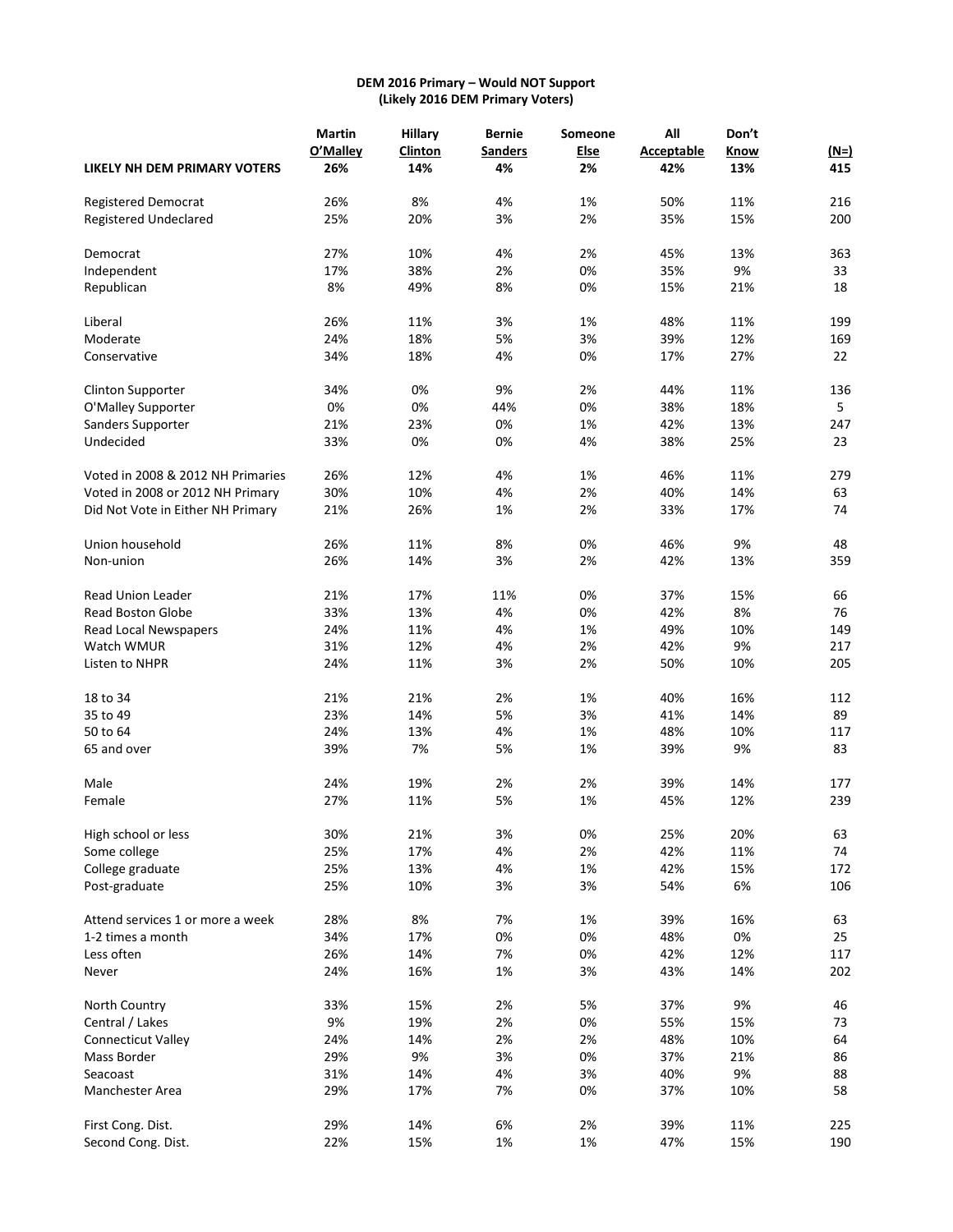## **Who has the Personal Characteristics and Qualities a President Should Have? (Likely 2016 DEM Primary Voters)**

|                                   | <b>Bernie</b>  | <b>Hillary</b> | Martin   | Someone |                  |      |
|-----------------------------------|----------------|----------------|----------|---------|------------------|------|
|                                   | <b>Sanders</b> | Clinton        | O'Malley | Else    | <b>Undecided</b> | (N=) |
| LIKELY NH DEM PRIMARY VOTERS      | 58%            | 33%            | 1%       | 1%      | 6%               | 416  |
| <b>Registered Democrat</b>        | 52%            | 41%            | 1%       | 1%      | 5%               | 216  |
| <b>Registered Undeclared</b>      | 64%            | 26%            | 1%       | 1%      | 8%               | 199  |
| Democrat                          | 57%            | 35%            | 1%       | 1%      | 6%               | 363  |
| Independent                       | 61%            | 27%            | 2%       | 0%      | 9%               | 33   |
| Republican                        | 72%            | 20%            | 0%       | 8%      | 0%               | 18   |
|                                   |                |                |          |         |                  |      |
| Liberal                           | 63%            | 31%            | 0%       | 1%      | 4%               | 199  |
| Moderate                          | 55%            | 35%            | 2%       | 1%      | 7%               | 170  |
| Conservative                      | 50%            | 42%            | 0%       | 0%      | 8%               | 22   |
| <b>Clinton Supporter</b>          | 10%            | 84%            | 0%       | 1%      | 5%               | 134  |
| O'Malley Supporter                | 0%             | 25%            | 46%      | 29%     | 0%               | 5    |
| Sanders Supporter                 | 87%            | 7%             | 0%       | 1%      | 5%               | 250  |
| Undecided                         | 34%            | 24%            | 7%       | 4%      | 31%              | 23   |
| Voted in 2008 & 2012 NH Primaries | 53%            | 38%            | 1%       | 2%      | 6%               | 280  |
| Voted in 2008 or 2012 NH Primary  | 60%            | 35%            | 0%       | 0%      | 6%               | 63   |
| Did Not Vote in Either NH Primary | 77%            | 13%            | 2%       | 0%      | 8%               | 72   |
|                                   |                |                |          |         |                  |      |
| Union household                   | 55%            | 35%            | 1%       | 5%      | 4%               | 48   |
| Non-union                         | 58%            | 34%            | 1%       | 1%      | 6%               | 359  |
| <b>Read Union Leader</b>          | 63%            | 32%            | 0%       | 2%      | 3%               | 68   |
| <b>Read Boston Globe</b>          | 60%            | 34%            | 2%       | 1%      | 3%               | 77   |
| Read Local Newspapers             | 52%            | 40%            | 1%       | 1%      | 6%               | 151  |
| Watch WMUR                        | 53%            | 37%            | 2%       | 1%      | 7%               | 217  |
| Listen to NHPR                    | 55%            | 37%            | 2%       | 1%      | 5%               | 205  |
| 18 to 34                          | 77%            | 17%            | 0%       | 1%      | 4%               | 113  |
| 35 to 49                          | 58%            | 32%            | 0%       | 2%      | 8%               | 88   |
| 50 to 64                          | 45%            | 45%            | 2%       | 1%      | 7%               | 118  |
| 65 and over                       | 47%            | 42%            | 2%       | 2%      | 6%               | 83   |
| Male                              | 71%            | 23%            | 1%       | 0%      | 5%               | 177  |
| Female                            | 48%            | 41%            | 1%       | 2%      | 8%               | 239  |
|                                   |                |                |          |         |                  |      |
| High school or less               | 52%            | 35%            | 0%       | 0%      | 13%              | 63   |
| Some college                      | 67%            | 26%            | 1%       | 0%      | 5%               | 75   |
| College graduate                  | 59%            | 33%            | 1%       | 2%      | 5%               | 171  |
| Post-graduate                     | 53%            | 38%            | 1%       | 2%      | 6%               | 107  |
| Attend services 1 or more a week  | 48%            | 40%            | 1%       | 4%      | 6%               | 62   |
| 1-2 times a month                 | 69%            | 28%            | 0%       | 3%      | 0%               | 27   |
| Less often                        | 56%            | 38%            | 2%       | 0%      | 4%               | 117  |
| Never                             | 61%            | 29%            | 1%       | 1%      | 9%               | 202  |
| North Country                     | 76%            | 17%            | 0%       | 2%      | 6%               | 48   |
| Central / Lakes                   | 60%            | 25%            | 2%       | 3%      | 10%              | 73   |
| <b>Connecticut Valley</b>         | 61%            | 26%            | 2%       | 3%      | 8%               | 64   |
| Mass Border                       | 48%            | 45%            | 1%       | 0%      | 6%               | 85   |
| Seacoast                          | 55%            | 41%            | 1%       | 0%      | 4%               | 87   |
| Manchester Area                   | 55%            | 38%            | 0%       | 0%      | 7%               | 58   |
| First Cong. Dist.                 | 56%            | 37%            | 1%       | 1%      | 5%               | 224  |
| Second Cong. Dist.                | 59%            | 30%            | 1%       | 2%      | 8%               | 192  |
|                                   |                |                |          |         |                  |      |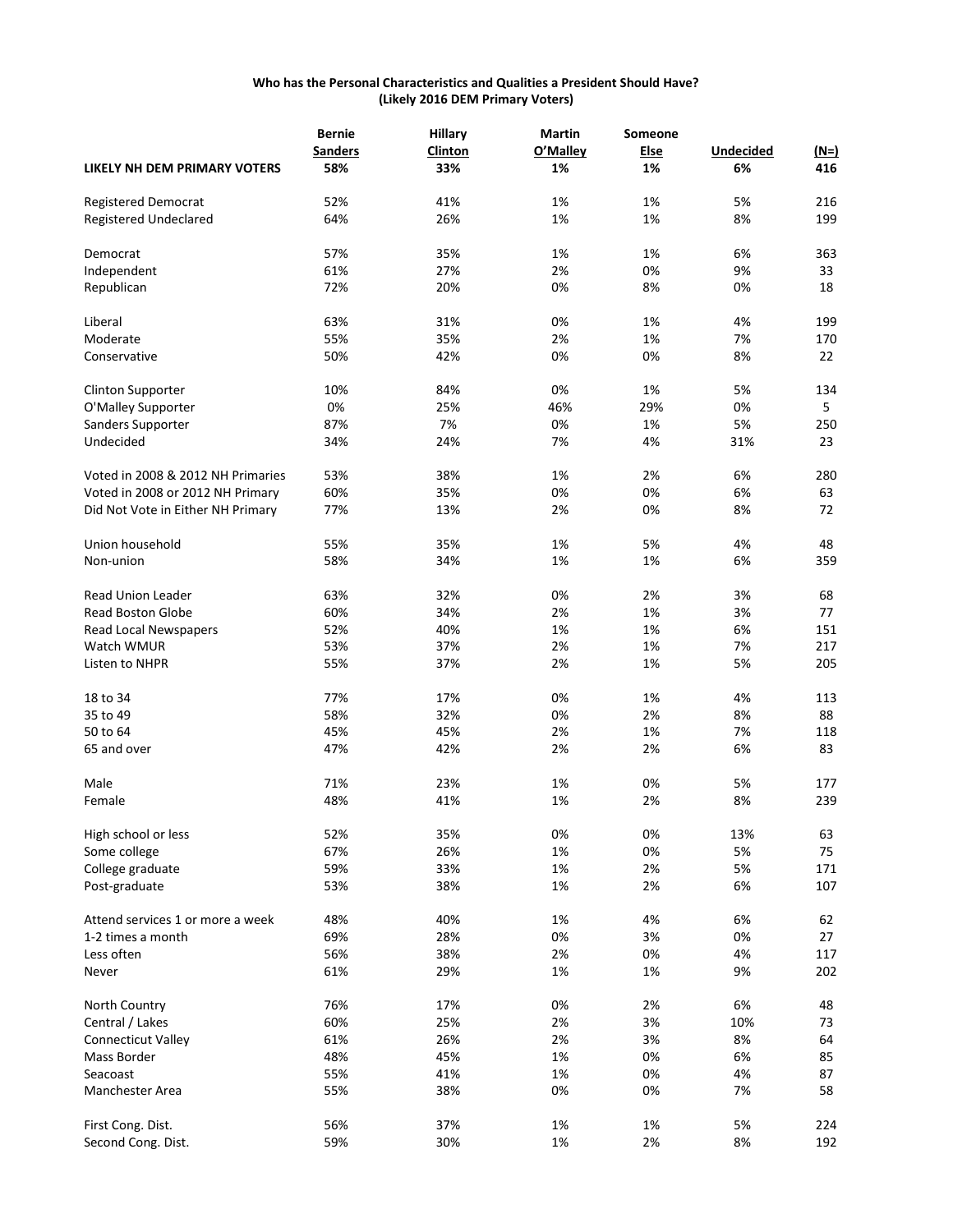## **Who can Best Handle the Economy? (Likely 2016 DEM Primary Voters)**

|                                   | <b>Bernie</b>  | <b>Hillary</b> | <b>Martin</b> | Someone |                  |        |  |  |
|-----------------------------------|----------------|----------------|---------------|---------|------------------|--------|--|--|
|                                   | <b>Sanders</b> | Clinton        | O'Malley      | Else    | <b>Undecided</b> | $(M=)$ |  |  |
| LIKELY NH DEM PRIMARY VOTERS      | 57%            | 33%            | 1%            | 1%      | 8%               | 419    |  |  |
| Registered Democrat               | 48%            | 41%            | 2%            | 1%      | 8%               | 217    |  |  |
| <b>Registered Undeclared</b>      | 67%            | 25%            | 0%            | 0%      | 7%               | 202    |  |  |
| Democrat                          | 58%            | 34%            | 1%            | 0%      | 7%               | 366    |  |  |
| Independent                       | 61%            | 24%            | 3%            | 0%      | 12%              | 33     |  |  |
| Republican                        | 48%            | 28%            | 0%            | 13%     | 11%              | 18     |  |  |
| Liberal                           | 66%            | 28%            | 0%            | 0%      | 6%               | 200    |  |  |
| Moderate                          | 51%            | 37%            | 2%            | 1%      | 9%               | 171    |  |  |
| Conservative                      | 46%            | 37%            | 0%            | 8%      | 9%               | 23     |  |  |
| <b>Clinton Supporter</b>          | 12%            | 82%            | 0%            | 0%      | 6%               | 136    |  |  |
| O'Malley Supporter                | 14%            | 15%            | 42%           | 29%     | 0%               | 5      |  |  |
| Sanders Supporter                 | 87%            | 7%             | 1%            | 0%      | 5%               | 250    |  |  |
| Undecided                         | 30%            | 30%            | 3%            | 0%      | 36%              | 24     |  |  |
| Voted in 2008 & 2012 NH Primaries | 51%            | 38%            | 2%            | 1%      | 9%               | 282    |  |  |
| Voted in 2008 or 2012 NH Primary  | 68%            | 28%            | 0%            | 0%      | 4%               | 64     |  |  |
| Did Not Vote in Either NH Primary | 73%            | 18%            | 0%            | 1%      | 8%               | 72     |  |  |
| Union household                   | 66%            | 24%            | 2%            | 0%      | 8%               | 48     |  |  |
| Non-union                         | 56%            | 35%            | 1%            | 1%      | 7%               | 363    |  |  |
| <b>Read Union Leader</b>          | 52%            | 38%            | 3%            | 3%      | 3%               | 68     |  |  |
| Read Boston Globe                 | 62%            | 28%            | 4%            | 0%      | 6%               | 78     |  |  |
| Read Local Newspapers             | 46%            | 43%            | 2%            | 1%      | 8%               | 151    |  |  |
| Watch WMUR                        | 52%            | 39%            | 1%            | 1%      | 7%               | 219    |  |  |
| Listen to NHPR                    | 54%            | 36%            | 2%            | 1%      | 7%               | 207    |  |  |
| 18 to 34                          | 74%            | 19%            | 1%            | 0%      | 6%               | 113    |  |  |
| 35 to 49                          | 54%            | 33%            | 1%            | 3%      | 8%               | 89     |  |  |
| 50 to 64                          | 52%            | 40%            | 0%            | 0%      | 8%               | 119    |  |  |
| 65 and over                       | 45%            | 44%            | 3%            | 0%      | 8%               | 83     |  |  |
| Male                              | 66%            | 27%            | 1%            | 1%      | 5%               | 178    |  |  |
| Female                            | 51%            | 37%            | 2%            | 1%      | 9%               | 241    |  |  |
| High school or less               | 57%            | 33%            | 0%            | 2%      | 9%               | 64     |  |  |
| Some college                      | 58%            | 31%            | 2%            | 1%      | 8%               | 76     |  |  |
| College graduate                  | 62%            | 30%            | 0%            | 1%      | 7%               | 172    |  |  |
| Post-graduate                     | 51%            | 39%            | 3%            | 0%      | 7%               | 107    |  |  |
| Attend services 1 or more a week  | 48%            | 36%            | 5%            | 2%      | 9%               | 62     |  |  |
| 1-2 times a month                 | 61%            | 39%            | 0%            | 0%      | 0%               | 27     |  |  |
| Less often                        | 54%            | 38%            | 1%            | 1%      | 6%               | 118    |  |  |
| Never                             | 62%            | 28%            | 1%            | 0%      | 9%               | 204    |  |  |
| North Country                     | 63%            | 18%            | 2%            | 0%      | 17%              | 49     |  |  |
| Central / Lakes                   | 51%            | 30%            | 2%            | 3%      | 14%              | 73     |  |  |
| <b>Connecticut Valley</b>         | 64%            | 28%            | 2%            | 0%      | 5%               | 64     |  |  |
| Mass Border                       | 52%            | 43%            | 0%            | 0%      | 5%               | 86     |  |  |
| Seacoast                          | 58%            | 33%            | 2%            | 1%      | 6%               | 88     |  |  |
| Manchester Area                   | 61%            | 39%            | 0%            | 0%      | 0%               | 58     |  |  |
| First Cong. Dist.                 | 56%            | 35%            | 2%            | 1%      | 6%               | 227    |  |  |
| Second Cong. Dist.                | 59%            | 31%            | 1%            | 0%      | 9%               | 192    |  |  |
|                                   |                |                |               |         |                  |        |  |  |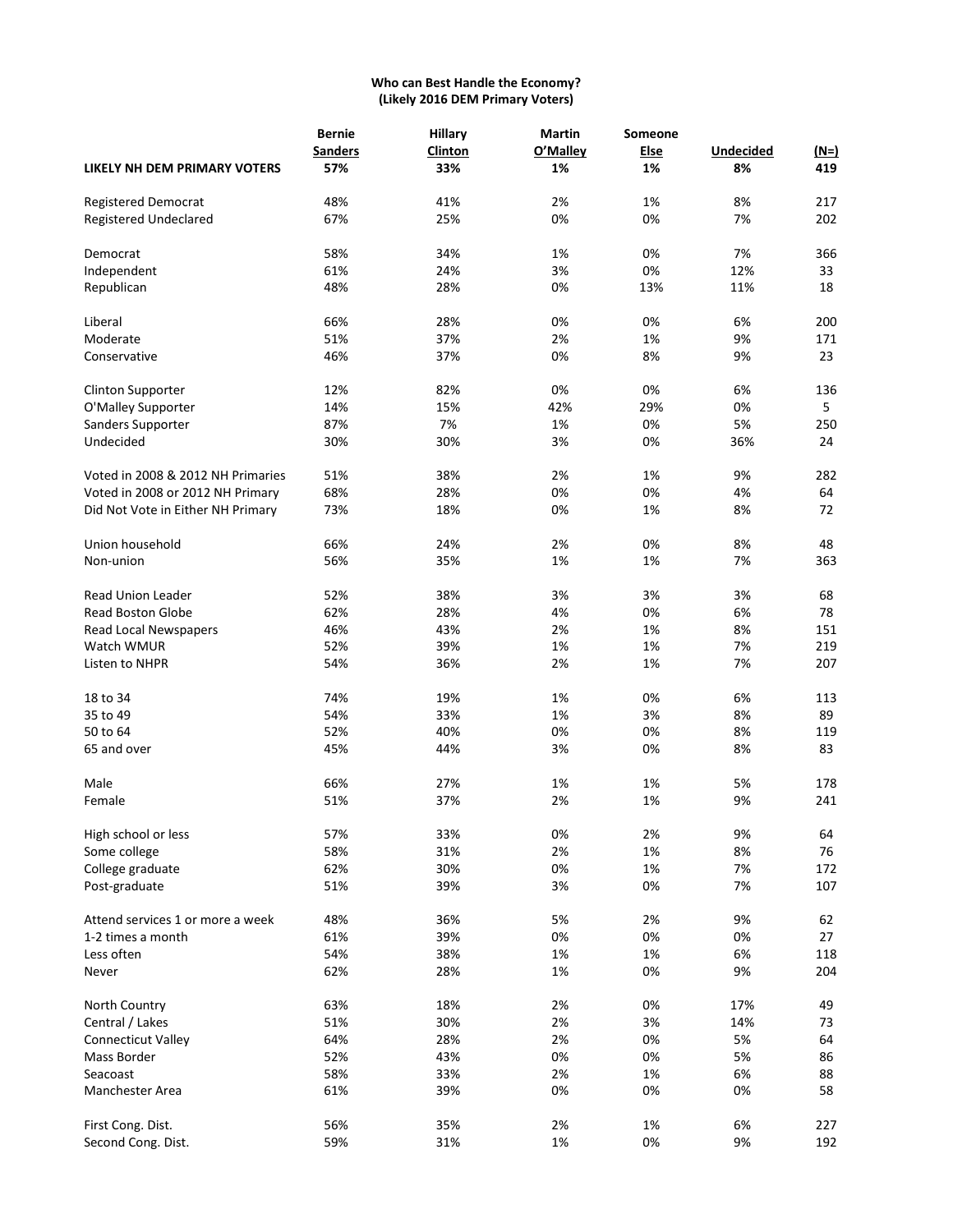## **Who can Best Handle ISIS? (Likely 2016 DEM Primary Voters)**

| LIKELY NH DEM PRIMARY VOTERS      | <b>Hillary</b><br>Clinton<br>55% | <b>Bernie</b><br><b>Sanders</b><br>26% | <b>Martin</b><br>O'Malley<br>1% | Someone<br><b>Else</b><br>2% | <b>Undecided</b><br>16% | $(N=)$<br>417 |
|-----------------------------------|----------------------------------|----------------------------------------|---------------------------------|------------------------------|-------------------------|---------------|
|                                   |                                  |                                        |                                 |                              |                         |               |
| <b>Registered Democrat</b>        | 61%                              | 22%                                    | 2%                              | 2%                           | 14%                     | 216           |
| Registered Undeclared             | 48%                              | 31%                                    | 1%                              | 2%                           | 18%                     | 201           |
| Democrat                          | 58%                              | 26%                                    | 1%                              | 2%                           | 14%                     | 365           |
| Independent                       | 36%                              | 33%                                    | 7%                              | 0%                           | 25%                     | 33            |
| Republican                        | 31%                              | 17%                                    | 8%                              | 12%                          | 31%                     | 16            |
| Liberal                           | 53%                              | 30%                                    | 0%                              | 1%                           | 15%                     | 199           |
| Moderate                          | 58%                              | 25%                                    | 2%                              | 2%                           | 13%                     | 169           |
| Conservative                      | 51%                              | 17%                                    | 6%                              | 3%                           | 22%                     | 23            |
| <b>Clinton Supporter</b>          | 89%                              | 1%                                     | 0%                              | 1%                           | 9%                      | 137           |
| O'Malley Supporter                | 14%                              | 0%                                     | 42%                             | 44%                          | 0%                      | 5             |
| Sanders Supporter                 | 36%                              | 43%                                    | 2%                              | 2%                           | 18%                     | 248           |
| Undecided                         | 64%                              | 5%                                     | 0%                              | 0%                           | 30%                     | 23            |
| Voted in 2008 & 2012 NH Primaries | 60%                              | 25%                                    | 2%                              | 2%                           | 12%                     | 281           |
| Voted in 2008 or 2012 NH Primary  | 50%                              | 29%                                    | 0%                              | 2%                           | 20%                     | 64            |
| Did Not Vote in Either NH Primary | 39%                              | 31%                                    | 2%                              | 1%                           | 27%                     | 71            |
|                                   |                                  |                                        |                                 |                              |                         |               |
| Union household                   | 58%                              | 15%                                    | 4%                              | 4%                           | 18%                     | 48            |
| Non-union                         | 55%                              | 28%                                    | 1%                              | 2%                           | 14%                     | 360           |
| <b>Read Union Leader</b>          | 49%                              | 28%                                    | 2%                              | 3%                           | 18%                     | 68            |
| <b>Read Boston Globe</b>          | 52%                              | 26%                                    | 4%                              | 5%                           | 14%                     | 78            |
| Read Local Newspapers             | 57%                              | 25%                                    | 2%                              | 2%                           | 14%                     | 151           |
| Watch WMUR                        | 59%                              | 24%                                    | 2%                              | 2%                           | 12%                     | 217           |
| Listen to NHPR                    | 63%                              | 23%                                    | 2%                              | 2%                           | 10%                     | 208           |
| 18 to 34                          | 46%                              | 31%                                    | 1%                              | 1%                           | 20%                     | 110           |
| 35 to 49                          | 48%                              | 28%                                    | 1%                              | 2%                           | 20%                     | 91            |
| 50 to 64                          | 66%                              | 22%                                    | 1%                              | 2%                           | 10%                     | 119           |
| 65 and over                       | 62%                              | 22%                                    | 3%                              | 3%                           | 10%                     | 82            |
| Male                              | 47%                              | 36%                                    | 1%                              | 1%                           | 15%                     | 176           |
| Female                            | 60%                              | 19%                                    | 2%                              | 2%                           | 16%                     | 240           |
|                                   |                                  |                                        |                                 |                              |                         |               |
| High school or less               | 55%                              | 24%                                    | 0%                              | 2%                           | 19%                     | 64            |
| Some college                      | 47%                              | 29%                                    | 3%                              | 2%                           | 19%                     | 75            |
| College graduate                  | 52%                              | 29%                                    | 1%                              | 1%                           | 17%                     | 171           |
| Post-graduate                     | 64%                              | 23%                                    | 3%                              | 3%                           | 8%                      | 107           |
| Attend services 1 or more a week  | 51%                              | 23%                                    | 7%                              | 5%                           | 14%                     | 62            |
| 1-2 times a month                 | 60%                              | 34%                                    | 0%                              | 0%                           | 6%                      | 27            |
| Less often                        | 59%                              | 23%                                    | 0%                              | 1%                           | 16%                     | 117           |
| Never                             | 52%                              | 29%                                    | 1%                              | 1%                           | 17%                     | 203           |
| North Country                     | 51%                              | 33%                                    | 2%                              | 0%                           | 14%                     | 49            |
| Central / Lakes                   | 55%                              | 23%                                    | 4%                              | 3%                           | 16%                     | 72            |
| Connecticut Valley                | 51%                              | 30%                                    | 2%                              | 2%                           | 15%                     | 64            |
| Mass Border                       | 61%                              | 24%                                    | 0%                              | 3%                           | 13%                     | 85            |
| Seacoast                          | 52%                              | 29%                                    | 2%                              | 2%                           | 15%                     | 88            |
| Manchester Area                   | 57%                              | 21%                                    | 0%                              | 0%                           | 22%                     | 58            |
| First Cong. Dist.                 | 56%                              | 26%                                    | 1%                              | 2%                           | 15%                     | 227           |
| Second Cong. Dist.                | 53%                              | 27%                                    | 2%                              | 1%                           | 17%                     | 190           |
|                                   |                                  |                                        |                                 |                              |                         |               |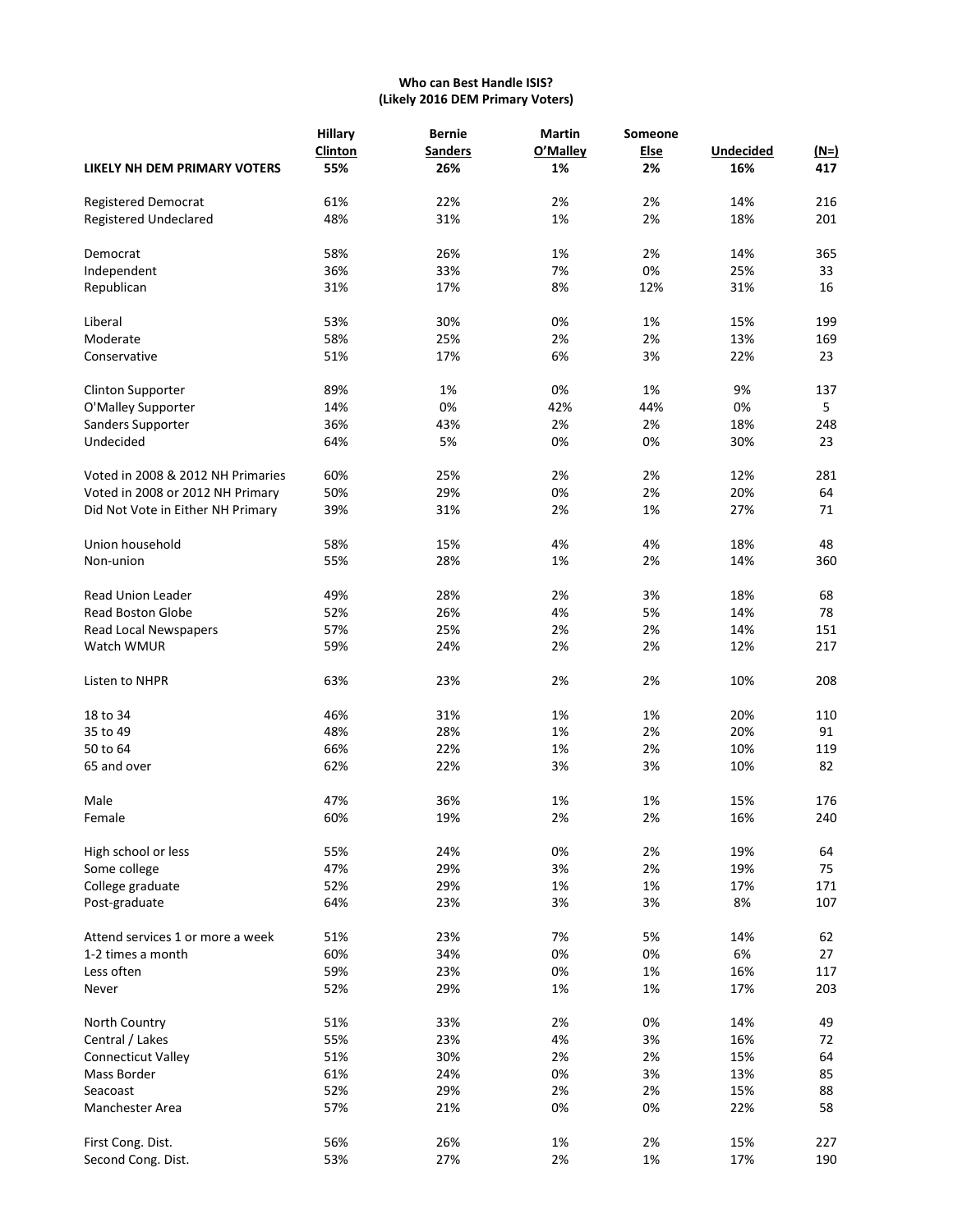## **Who is Least Honest? (Likely 2016 DEM Primary Voters)**

| LIKELY NH DEM PRIMARY VOTERS      | Hillary<br><b>Clinton</b><br>55% | <b>Martin</b><br>O'Malley<br>5% | <b>Bernie</b><br><b>Sanders</b><br>2% | Someone<br><b>Else</b><br>2% | Undecided<br>36% | $(M=)$<br>394  |
|-----------------------------------|----------------------------------|---------------------------------|---------------------------------------|------------------------------|------------------|----------------|
|                                   |                                  |                                 |                                       |                              |                  |                |
| <b>Registered Democrat</b>        | 52%                              | 5%                              | 2%                                    | 3%                           | 39%              | 201            |
| <b>Registered Undeclared</b>      | 59%                              | 5%                              | 2%                                    | 2%                           | 32%              | 193            |
| Democrat                          | 54%                              | 5%                              | 2%                                    | 2%                           | 37%              | 342            |
| Independent                       | 58%                              | 6%                              | 6%                                    | 0%                           | 30%              | 33             |
| Republican                        | 80%                              | 0%                              | 0%                                    | 0%                           | 20%              | 18             |
| Liberal                           | 55%                              | 7%                              | 2%                                    | 3%                           | 33%              | 188            |
| Moderate                          | 60%                              | 3%                              | 2%                                    | 2%                           | 33%              | 161            |
| Conservative                      | 47%                              | 0%                              | 2%                                    | 0%                           | 51%              | 22             |
| <b>Clinton Supporter</b>          | 24%                              | 9%                              | 5%                                    | 4%                           | 58%              | 122            |
| O'Malley Supporter                | 71%                              | 0%                              | 0%                                    | 0%                           | 29%              | $\overline{4}$ |
| Sanders Supporter                 | 74%                              | 3%                              | 1%                                    | 2%                           | 21%              | 242            |
| Undecided                         | 22%                              | 0%                              | 0%                                    | 0%                           | 78%              | 22             |
| Voted in 2008 & 2012 NH Primaries | 51%                              | 5%                              | 3%                                    | 3%                           | 39%              | 262            |
|                                   |                                  |                                 |                                       |                              |                  |                |
| Voted in 2008 or 2012 NH Primary  | 64%                              | 2%                              | 1%                                    | 1%                           | 32%              | 60             |
| Did Not Vote in Either NH Primary | 63%                              | 6%                              | 0%                                    | 1%                           | 30%              | 72             |
| Union household                   | 58%                              | 0%                              | 3%                                    | 0%                           | 39%              | 43             |
| Non-union                         | 55%                              | 5%                              | 2%                                    | 2%                           | 35%              | 343            |
| <b>Read Union Leader</b>          | 58%                              | 4%                              | 5%                                    | 0%                           | 32%              | 65             |
| <b>Read Boston Globe</b>          | 55%                              | 3%                              | 2%                                    | 5%                           | 36%              | 74             |
| Read Local Newspapers             | 48%                              | 4%                              | 2%                                    | 3%                           | 43%              | 142            |
| Watch WMUR                        | 46%                              | 5%                              | 1%                                    | 3%                           | 45%              | 204            |
| Listen to NHPR                    | 55%                              | 6%                              | 1%                                    | 2%                           | 37%              | 193            |
| 18 to 34                          | 70%                              | 6%                              | 1%                                    | 0%                           | 23%              | 111            |
| 35 to 49                          | 60%                              | 4%                              | 3%                                    | 3%                           | 30%              | 86             |
| 50 to 64                          | 45%                              | 3%                              | 3%                                    | 4%                           | 45%              | 108            |
| 65 and over                       | 41%                              | 5%                              | 1%                                    | 2%                           | 51%              | 74             |
| Male                              | 68%                              | 5%                              | 1%                                    | 3%                           | 23%              | 169            |
| Female                            | 46%                              | 4%                              | 2%                                    | 2%                           | 46%              | 225            |
| High school or less               | 48%                              | 9%                              | 3%                                    | 3%                           | 37%              | 62             |
| Some college                      | 61%                              | 5%                              | 0%                                    | 5%                           | 29%              | $70\,$         |
| College graduate                  | 59%                              | 4%                              | 1%                                    | 0%                           | 35%              | 164            |
| Post-graduate                     | 51%                              | 2%                              | 4%                                    | 3%                           | 41%              | 97             |
| Attend services 1 or more a week  | 48%                              | 2%                              | 6%                                    | 4%                           | 41%              | 60             |
| 1-2 times a month                 | 53%                              | 18%                             | 0%                                    | 0%                           | 29%              | 25             |
|                                   |                                  |                                 |                                       |                              |                  |                |
| Less often                        | 54%                              | 5%                              | 1%                                    | 3%                           | 37%              | 112            |
| Never                             | 59%                              | 4%                              | 1%                                    | 1%                           | 35%              | 191            |
| North Country                     | 57%                              | 6%                              | 1%                                    | 0%                           | 36%              | 46             |
| Central / Lakes                   | 65%                              | 3%                              | 4%                                    | 3%                           | 25%              | 67             |
| <b>Connecticut Valley</b>         | 58%                              | 3%                              | 5%                                    | 0%                           | 33%              | 63             |
| Mass Border                       | 47%                              | 5%                              | 0%                                    | 3%                           | 46%              | 81             |
| Seacoast                          | 57%                              | 7%                              | 0%                                    | 5%                           | 31%              | 83             |
| Manchester Area                   | 50%                              | 4%                              | 2%                                    | 0%                           | 44%              | 54             |
| First Cong. Dist.                 | 52%                              | 6%                              | 1%                                    | 3%                           | 38%              | 211            |
| Second Cong. Dist.                | 59%                              | 3%                              | 3%                                    | 1%                           | 34%              | 183            |